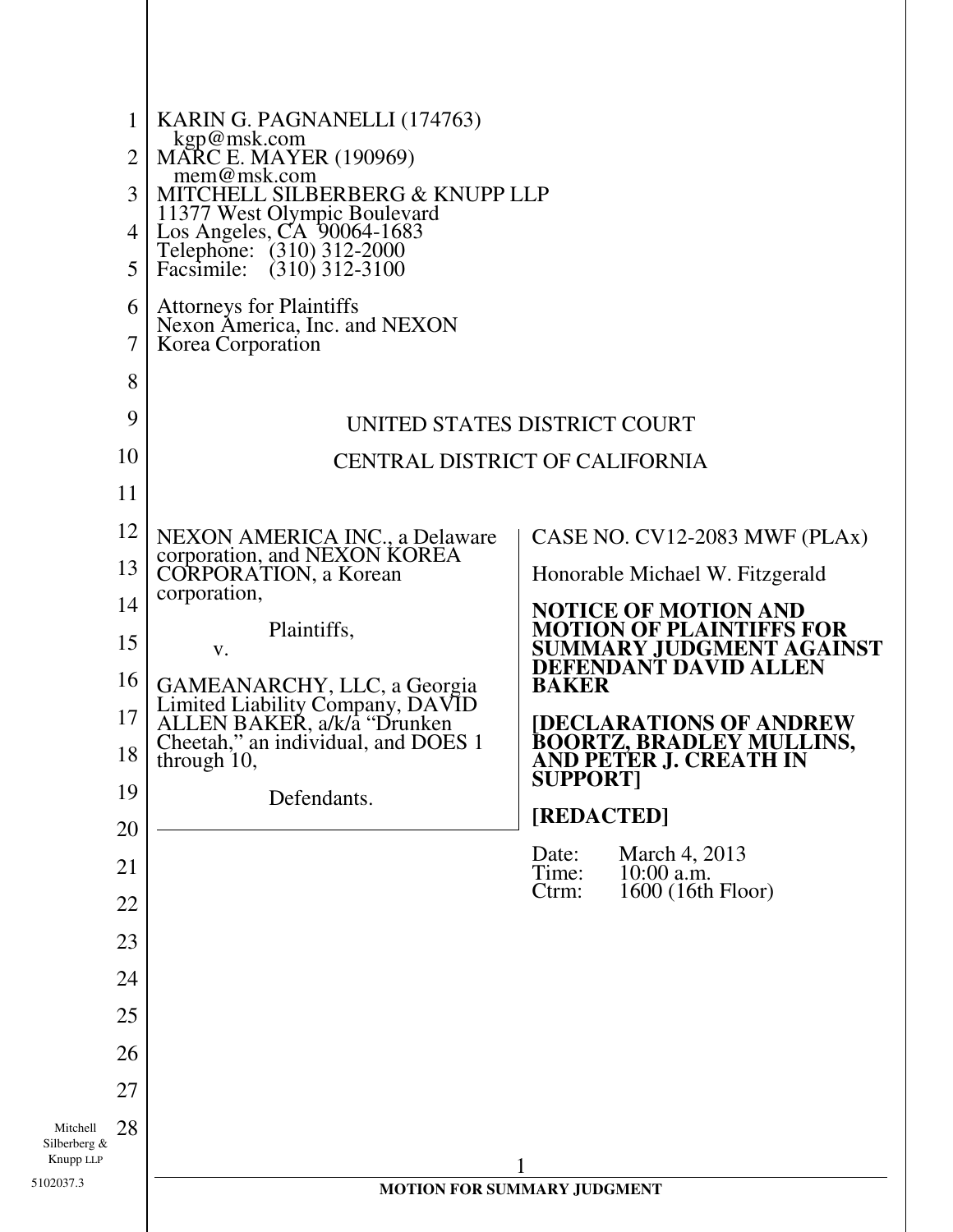| $\mathbf{1}$                   | TO ALL PARTIES AND THEIR ATTORNEYS OF RECORD:                                       |
|--------------------------------|-------------------------------------------------------------------------------------|
| $\overline{2}$                 |                                                                                     |
| 3                              | <b>PLEASE TAKE NOTICE THAT</b> on March 4, 2013, at 10:00 a.m., or as               |
| 4                              | soon as the matter may be heard in the courtroom of the Honorable Michael W.        |
| 5                              | Fitzgerald, plaintiffs Nexon America Inc. and Nexon Korea Corporation               |
| 6                              | (collectively, "Nexon") will and hereby do move pursuant to Fed. R. Civ. P. 56 for  |
| 7                              | summary judgment against Defendant David Allen Baker. A separate motion for         |
| 8                              | default judgment against Defendant GameAnarchy LLC is being filed concurrently      |
| 9                              | herewith.                                                                           |
| 10                             |                                                                                     |
| 11                             | This Motion is made on the following grounds:                                       |
| 12                             |                                                                                     |
| 13                             | Baker is liable for violation of Section $1201(a)(2)$ of the DMCA (the<br>1.        |
| 14                             | "anti-circumvention provisions") because the GameAnarchy software circumvents       |
| 15                             | access control technologies used by Nexon to protect its copyrighted software       |
| 16                             | program, Combat Arms.                                                               |
| 17                             |                                                                                     |
| 18                             | Baker is liable for infringement of copyright or, alternatively, for<br>2.          |
| 19                             | contributory copyright infringement by virtue of his development, distribution, and |
| 20                             | sale of the Game Anarchy software, which in its ordinary course of operation        |
| 21                             | modifies Combat Arms and thereby creates a derivative work.                         |
| 22                             |                                                                                     |
| 23                             | 3.<br>Baker is liable to Nexon America, Inc. for intentional interference           |
| 24                             | with contractual relations, for interfering with the Terms of Use between Nexon     |
| 25                             | America, Inc. and its customers.                                                    |
| 26                             |                                                                                     |
| 27                             | 4.<br>Nexon should be awarded statutory damages on its circumvention                |
| 28<br>Mitchell<br>Silberberg & | claims in the minimum amount allowable by law pursuant to 17 U.S.C. 1203 for        |
| Knupp LLP                      |                                                                                     |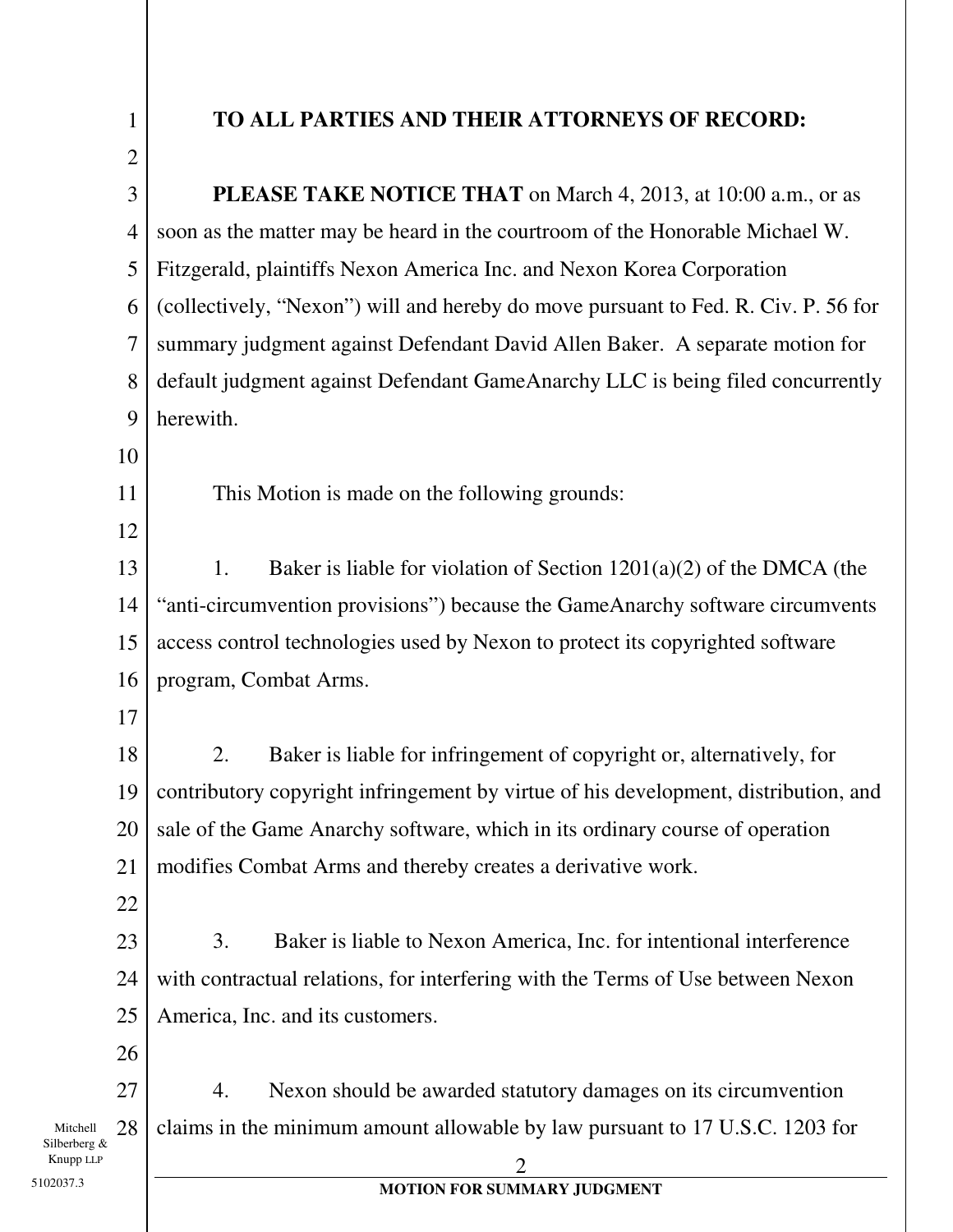1 2 each of the approximately 6,000 copies of the Game Anarchy software distributed to the public.

3

4 5 5. On its copyright infringement claims, Nexon should be awarded Baker's profits in the amount of \$232,964.76.

6

7 8 9 10 11 6. Nexon should be granted a permanent injunction (in the form of the proposed order filed herewith) enjoining Baker (and GameAnarchy LLC) from any further circumvention of Nexon's access control technologies or infringement of Nexon's copyrights via the GameAnarchy software or any similar software product or service.

12

13 14 15 16 17 18 This Motion is based on this Notice of Motion and Motion, the accompanying Memorandum of Points and Authorities, Nexon's Separate Statement of Undisputed Facts, any reply memorandum filed by Nexon, the declarations of Peter Creath, Bradley Mullins, and Andrew Boortz, any oral argument heard on this motion, and all pleadings and documents on file in this action.

19

23

24

25

26

27

20 21 22 This Motion is made following numerous conferences between Nexon and Baker's counsel, which took place during the months of September and October 2012.

Mitchell Silberberg & Knupp LLP 28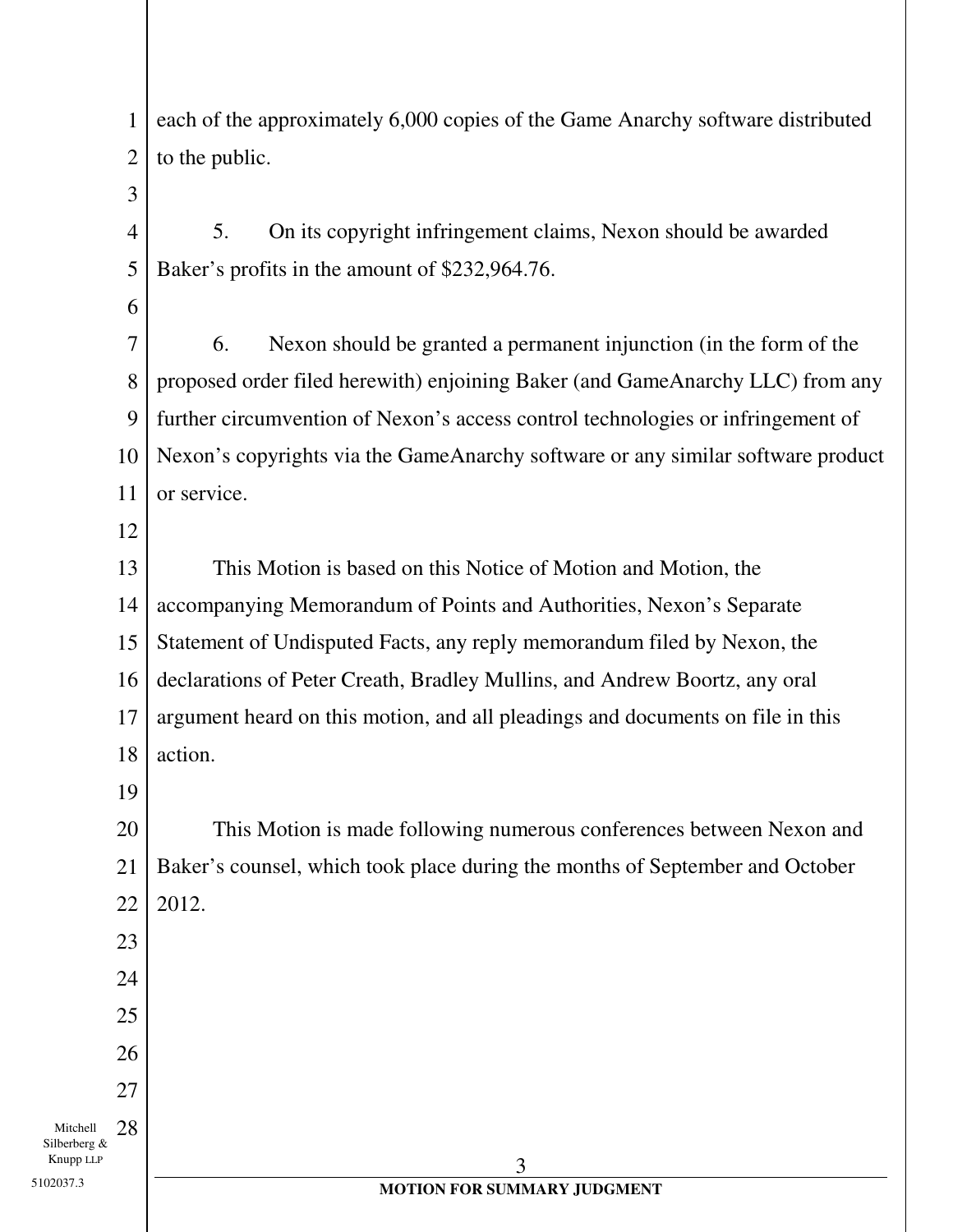|                          | $\mathbf{1}$   |                                           | Defendant GameAnarchy LLC is not represented by counsel in this action                                                  |
|--------------------------|----------------|-------------------------------------------|-------------------------------------------------------------------------------------------------------------------------|
|                          | $\mathfrak{2}$ |                                           | and is in default. A separate motion for default judgment against GameAnarchy                                           |
|                          | $\mathfrak{Z}$ | LLC is being filed concurrently herewith. |                                                                                                                         |
|                          | $\overline{4}$ |                                           |                                                                                                                         |
|                          | 5              | Dated: January 30, 2013                   | MITCHELL SILBERBERG & KNUPP LLP                                                                                         |
|                          | 6              |                                           | <b>MARC E. MAYER</b>                                                                                                    |
|                          | $\tau$         |                                           |                                                                                                                         |
|                          | 8              |                                           |                                                                                                                         |
|                          | 9              |                                           | By: /s/Marc E. Mayer<br>Marc E. Mayer<br>Attorneys for Plaintiffs<br>Nexon America, Inc. and<br>NEXON Korea Corporation |
|                          | 10             |                                           |                                                                                                                         |
|                          | 11             |                                           |                                                                                                                         |
|                          | 12             |                                           |                                                                                                                         |
|                          | 13             |                                           |                                                                                                                         |
|                          | 14             |                                           |                                                                                                                         |
|                          | 15             |                                           |                                                                                                                         |
|                          | 16             |                                           |                                                                                                                         |
|                          | 17             |                                           |                                                                                                                         |
|                          | 18             |                                           |                                                                                                                         |
|                          | 19             |                                           |                                                                                                                         |
|                          | 20             |                                           |                                                                                                                         |
|                          | 21             |                                           |                                                                                                                         |
|                          | 22             |                                           |                                                                                                                         |
|                          | 23             |                                           |                                                                                                                         |
|                          | 24             |                                           |                                                                                                                         |
|                          | 25             |                                           |                                                                                                                         |
|                          | 26             |                                           |                                                                                                                         |
|                          | 27             |                                           |                                                                                                                         |
| Mitchell<br>Silberberg & | 28             |                                           |                                                                                                                         |
| Knupp LLP<br>5102037.3   |                |                                           | $\overline{4}$<br>MOTION FOR SUMMARY JUDGMENT                                                                           |
|                          |                |                                           |                                                                                                                         |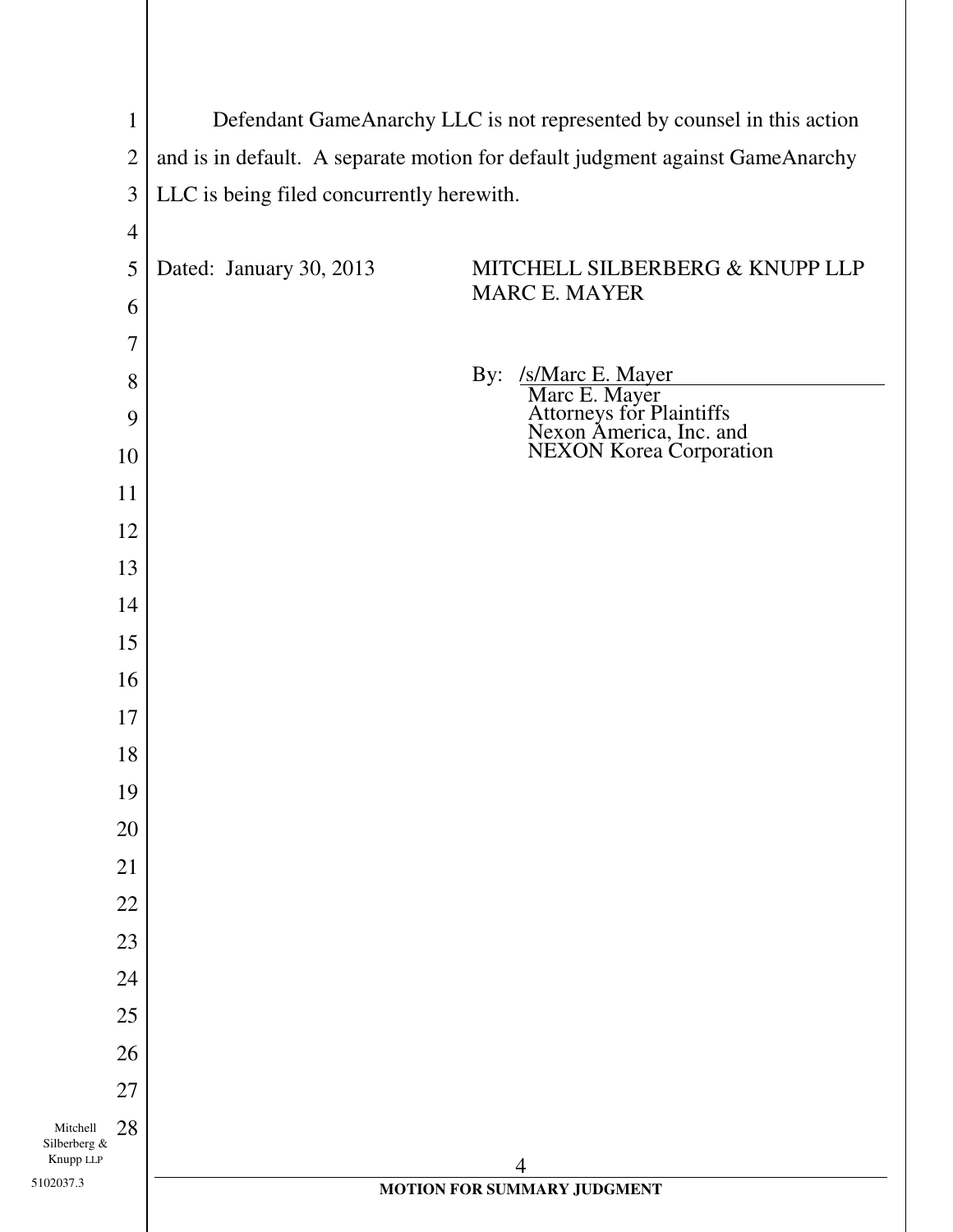|                           | 1              |                 | <b>TABLE OF CONTENTS</b>                                                                           |
|---------------------------|----------------|-----------------|----------------------------------------------------------------------------------------------------|
|                           | $\overline{2}$ |                 | <b>Page</b>                                                                                        |
|                           | 3              |                 |                                                                                                    |
|                           | $\overline{4}$ |                 |                                                                                                    |
|                           | 5              | I.              |                                                                                                    |
|                           | 6              |                 |                                                                                                    |
|                           | $\overline{7}$ | II.             | DEFENDANTS ARE LIABLE FOR TRAFFICKING IN<br>CIRCUMVENTION DEVICES UNDER 1201(a)(2) OF THE DMCA. 11 |
|                           | 8<br>9         | A.              | HackShield Is A Technological Measure That Effectively                                             |
|                           | 10             |                 |                                                                                                    |
|                           | 11             | <b>B.</b>       | Game Anarchy Is An Unlawful Circumvention Device 14                                                |
|                           | 12             | $\mathcal{C}$ . | Nexon Is Entitled To A Statutory Damage Award For                                                  |
|                           | 13             |                 |                                                                                                    |
|                           | 14             | Ш.              | DEFENDANTS ARE LIABLE FOR COPYRIGHT INFRINGEMENT. 17                                               |
|                           | 15             |                 |                                                                                                    |
|                           | 16             | A.              | Defendants Infringed Nexon's Adaptation Right By Altering The                                      |
|                           | 17             |                 |                                                                                                    |
|                           | 18<br>19       | <b>B.</b>       | Alternatively, Defendants Are Liable For Contributory                                              |
|                           | 20             | $\mathbf{C}$ .  | Nexon Is Entitled To \$232,964.76 In Profits Attributable To The                                   |
|                           | 21             |                 |                                                                                                    |
|                           | 22             |                 |                                                                                                    |
|                           | 23             | IV.             | DEFENDANTS INTENTIONALLY INTERFERED WITH THE                                                       |
|                           | 24             |                 |                                                                                                    |
|                           | 25             | V.              | NEXON IS ENTITLED TO A PERMANENT INJUNCTION. 24                                                    |
|                           | 26             |                 |                                                                                                    |
|                           | 27             |                 | .25                                                                                                |
| Mitchell                  | 28             |                 |                                                                                                    |
| Silberberg &<br>Knupp LLP |                |                 |                                                                                                    |
| 5102037.3                 |                |                 | MOTION FOR SUMMARY JUDGMENT                                                                        |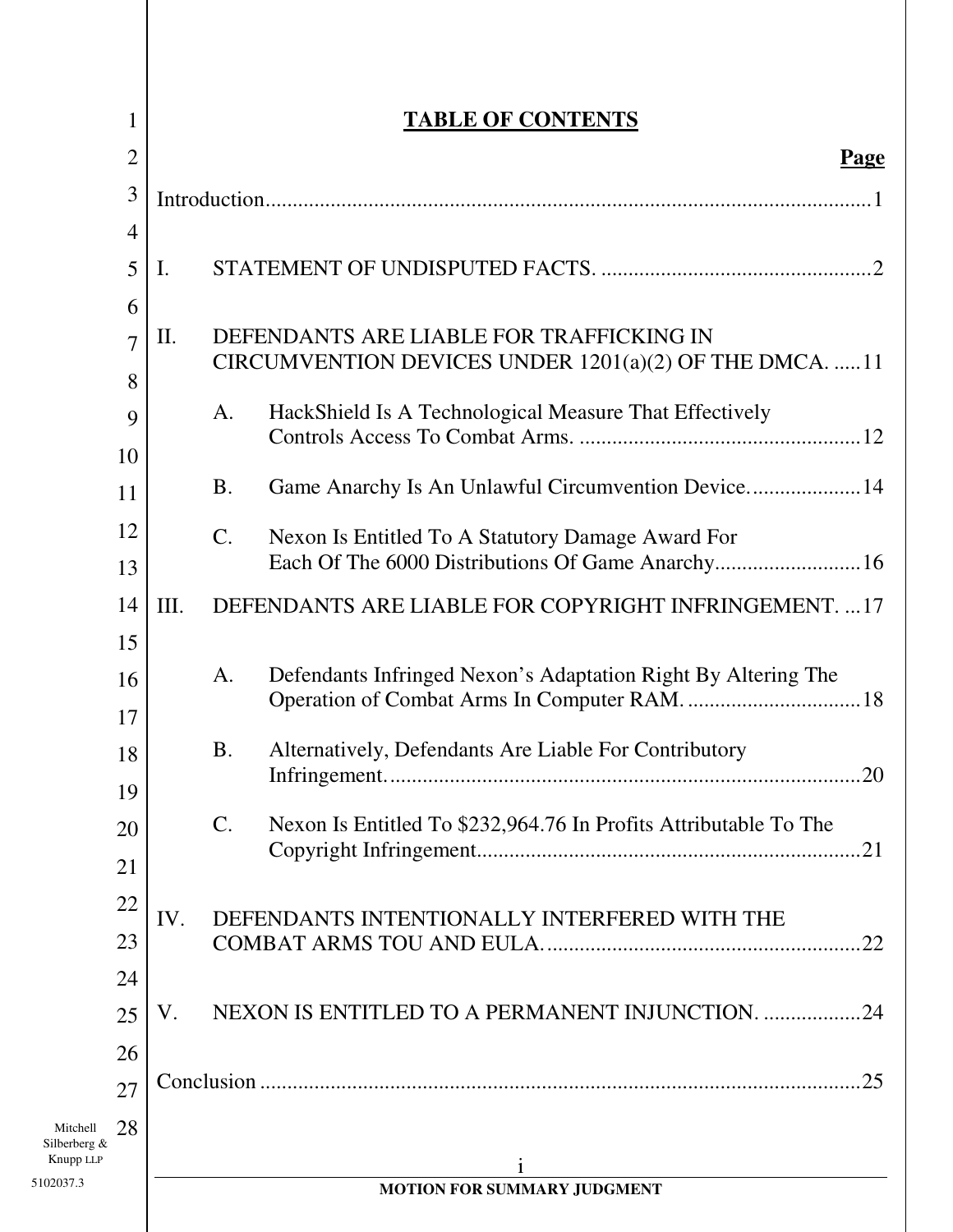|                           | $\mathbf 1$<br><b>TABLE OF AUTHORITIES</b>                                             |
|---------------------------|----------------------------------------------------------------------------------------|
|                           | $\overline{2}$<br>PAGE(S)                                                              |
|                           | <b>CASES</b><br>3                                                                      |
|                           | 321 Studios v. MGM Studios, Inc.,<br>$\overline{4}$                                    |
|                           | 5                                                                                      |
|                           | A&M Records, Inc. v. Napster, Inc.,<br>6                                               |
|                           | 7                                                                                      |
|                           | Adobe Sys., Inc. v. One Stop Micro, Inc.,<br>8                                         |
|                           | 9                                                                                      |
| 10                        | Apple Computer, Inc. v. Franklin Computer Corp.,                                       |
| 11                        | Blizzard Entm'y, Inc. v. Reeves,                                                       |
| 12                        | No. CV 09-7621 SVW, 2010 WL 4054095 (C.D. Cal. Aug. 10, 2010)  17                      |
| 13                        | Craigslist, Inc. v. Kerbel,                                                            |
| 14                        | No. C-11-3309 EMC, 2010 WL 3166798 (N.D. Cal. Aug. 2, 2012)24                          |
| 15                        | Craigslist, Inc. v. Naturemarket, Inc.,                                                |
| 16                        |                                                                                        |
| 17                        | Creative Labs, Inc. v. Cyrix Corp.,                                                    |
| 18                        |                                                                                        |
| 19                        | Davidson & Assocs., Inc. v. Internet Gateway,<br>334 F. Supp. 2d 1164 (E.D. Mo. 2004), |
| 20                        | .22                                                                                    |
| 21                        | Davidson & Assocs. v. Jung,                                                            |
| 22                        |                                                                                        |
| 23                        | DISH Network, L.L.C. v. Sonicview USA, Inc.,                                           |
| 24                        | No. 09-cv-1553-L(WVG), 2010 WL 1965279 (S.D. Cal. May 31, 2012)24                      |
| 25                        | Dish Network LLC v. Ward,                                                              |
| 26                        | Case No. 8:08-cv-590-T-30TBM,                                                          |
| 27                        |                                                                                        |
| 28<br>Mitchell            |                                                                                        |
| Silberberg &<br>Knupp LLP | $\mathbf{ii}$                                                                          |
| 5102037.3                 | MOTION FOR SUMMARY JUDGMENT                                                            |
|                           |                                                                                        |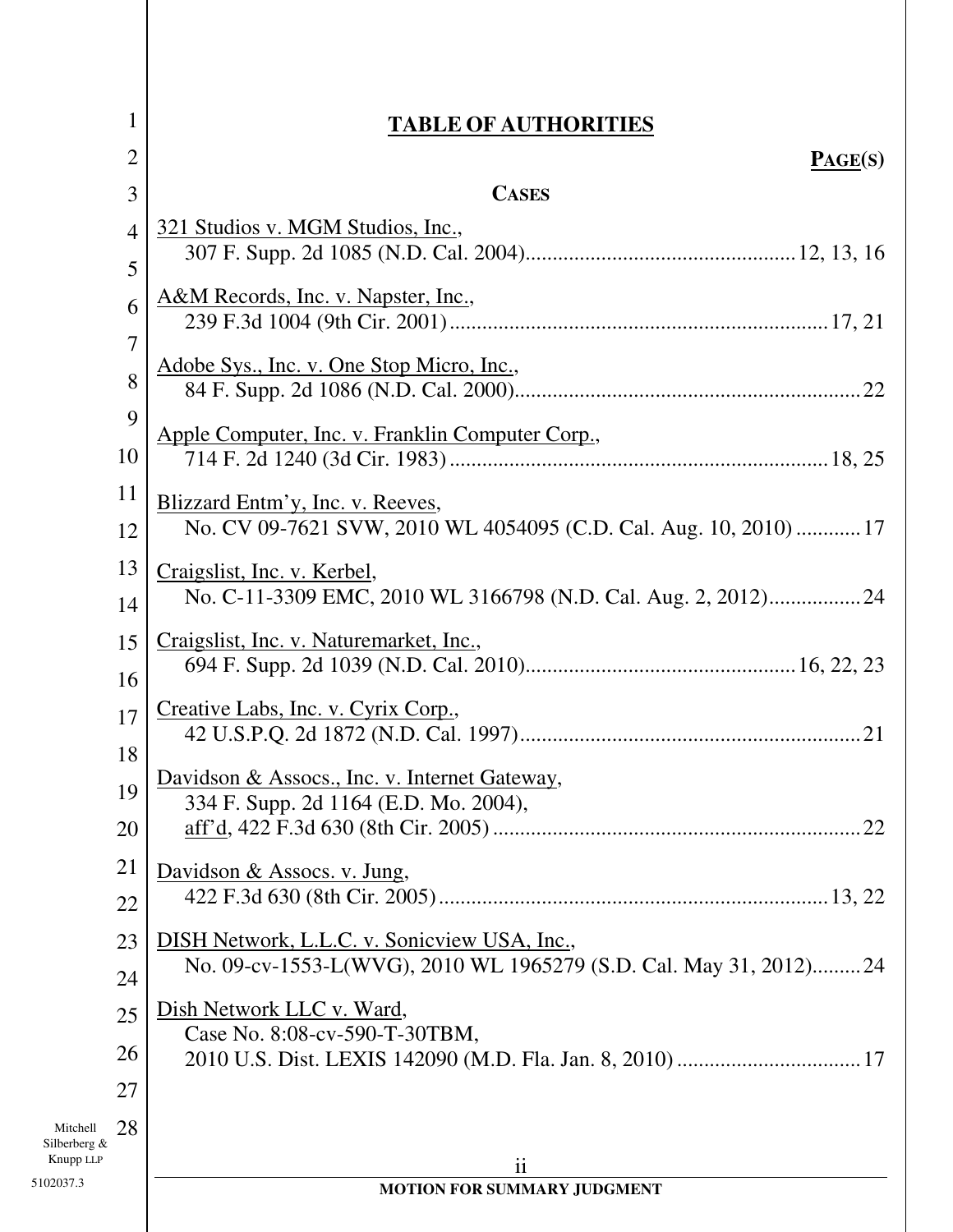| 1                         | <b>TABLE OF AUTHORITIES</b><br>(continued)                      |
|---------------------------|-----------------------------------------------------------------|
| $\overline{2}$            |                                                                 |
| 3                         | <u>Page(s)</u>                                                  |
| 4                         | eBay Inc. v. MercExchange, L.L.C.,                              |
| 5                         |                                                                 |
| 6                         | EchoStar Satellite LLC v. ViewTech, Inc.,                       |
| 7                         | No. 07cv1273 BEN (WVG), 2011 U.S. Dist. LEXIS 42709 (S.D. Cal.  |
| 8                         | Elektra Entm't Grp., Inc. v. Bryant,                            |
| 9                         | No. CV 03-6381GAF(JTLX), 2004 WL 783123 (C.D. Cal. Feb. 13,     |
| 10                        |                                                                 |
| 11                        | Ellison v. Robertson,                                           |
| 12                        |                                                                 |
| 13                        | Gershwin Publ'g Corp. v. Columbia Artists Mgmt., Inc.,          |
| 14                        | <u>Hotmail Corp. v. Van\$ Money Pie, Inc.,</u>                  |
| 15                        |                                                                 |
| 16                        | Lava Records, LLC v. Ates,                                      |
| 17                        | No. Civ.A. 05-1314, 2006 WL 1914166 (W.D. La. July 11, 2006) 24 |
| 18                        | Lewis Galoob Toys, Inc. v. Nintendo of America, Inc.,           |
| 19<br>20                  |                                                                 |
| 21                        | MAI Systems Corp. v. Peak Computer, Inc.,                       |
| 22                        | MDY Indus., LLC v. Blizzard Entm't, Inc.,                       |
| 23                        |                                                                 |
| 24                        | MDY Indus., LLC v. Blizzard Entm't, Inc.,                       |
| 25                        |                                                                 |
| 26                        | Metro-Goldwyn-Mayer Studios Inc., v. Grokster, Ltd.,            |
| 27                        |                                                                 |
| 28<br>Mitchell            | Micro Star v. Formgen Inc.,                                     |
| Silberberg &<br>Knupp LLP | iii                                                             |
| 5102037.3                 | MOTION FOR SUMMARY JUDGMENT                                     |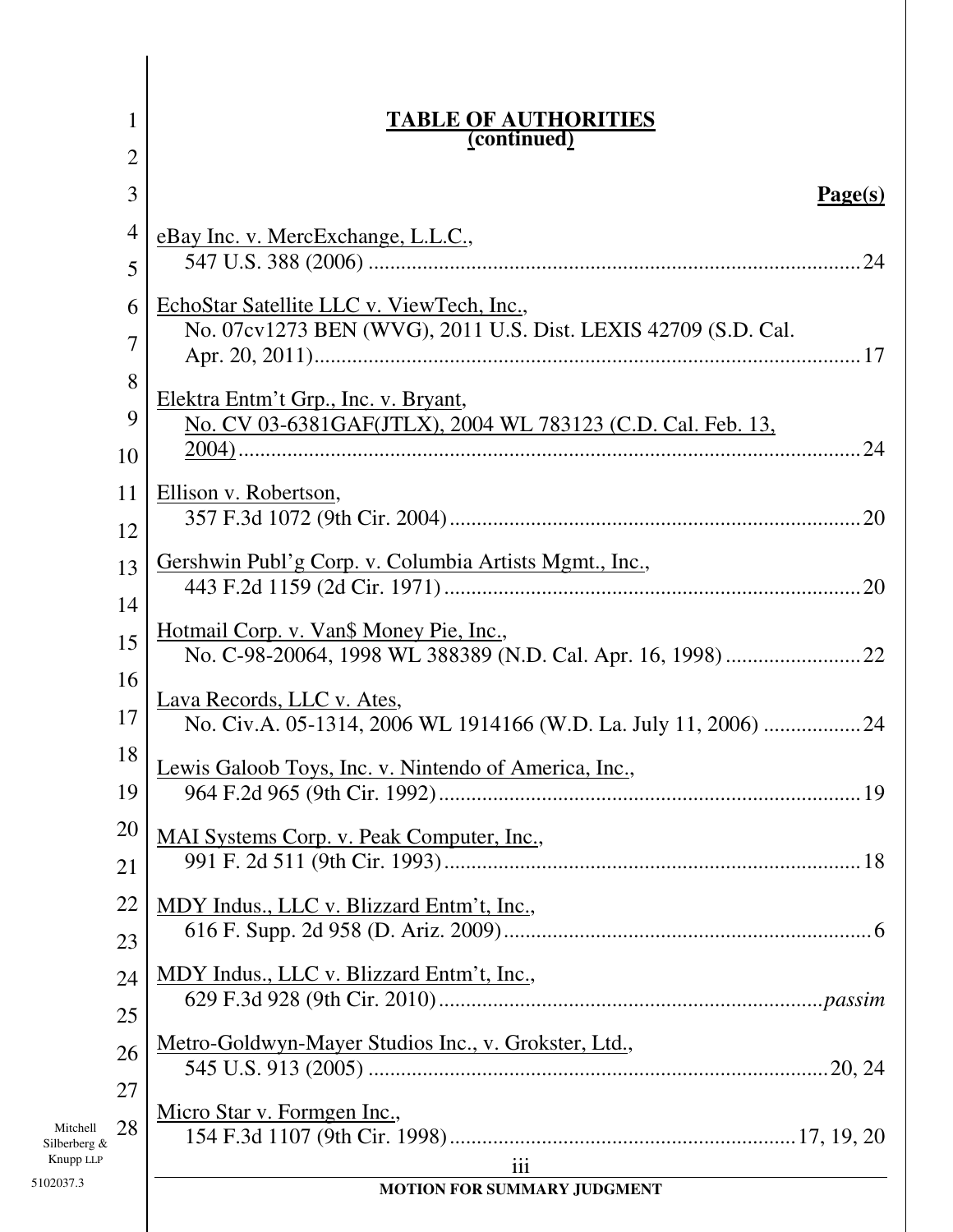|                          | 1              | <b>TABLE OF AUTHORITIES</b><br>(continued)                                                                |
|--------------------------|----------------|-----------------------------------------------------------------------------------------------------------|
|                          | $\overline{c}$ |                                                                                                           |
|                          | 3              | Page(s)                                                                                                   |
|                          | $\overline{4}$ | Mirage Editions, Inc. v. Albuquerque A.R.T. Co.,                                                          |
|                          | 5              |                                                                                                           |
|                          | 6              | Nexon Am., Inc. v. Kumar,                                                                                 |
|                          | 7              | No. 2:11-CV-06991-ODW,                                                                                    |
|                          | 8              |                                                                                                           |
|                          | 9              | Ordonez v. Icon Sky Holdings LLC,                                                                         |
|                          | 10             | Pac. Gas & Elec. Co. v. Bear Stearns & Co.,                                                               |
|                          | 11             |                                                                                                           |
|                          | 12             | Perfect 10, Inc. v. Amazon.com, Inc.,                                                                     |
|                          | 13             |                                                                                                           |
|                          | 14             | Quelimane Co. v. Stewart Title Guar. Co.,                                                                 |
|                          | 15             |                                                                                                           |
|                          | 16             | RealNetworks, Inc. v. Streambox, Inc.,<br>No. 2:99-CV-02070, 2000 WL 127311 (W.D. Wash. Jan. 18, 2000) 13 |
|                          | 17             |                                                                                                           |
|                          | 18             | Schwartz v. Pillsbury Inc.,                                                                               |
|                          | 19             |                                                                                                           |
|                          | 20             | Sony Computer Entm't Am., Inc. v. Divineo, Inc.,                                                          |
|                          | 21             | Sony Computer Entm't Am., Inc. v. Filipiak,                                                               |
|                          | 22             |                                                                                                           |
|                          | 23             | Sony Computer Entm't Am. Inc. v. GameMasters,                                                             |
|                          | 24             |                                                                                                           |
|                          | 25             | Taylor Corp. v. Four Seasons Greetings, LLC,                                                              |
|                          | 26             |                                                                                                           |
|                          | 27             | Transgo, Inc. v. Ajac Transmission Parts Corp.,                                                           |
| Mitchell<br>Silberberg & | 28             |                                                                                                           |
| Knupp LLP<br>5102037.3   |                | iv                                                                                                        |
|                          |                | MOTION FOR SUMMARY JUDGMENT                                                                               |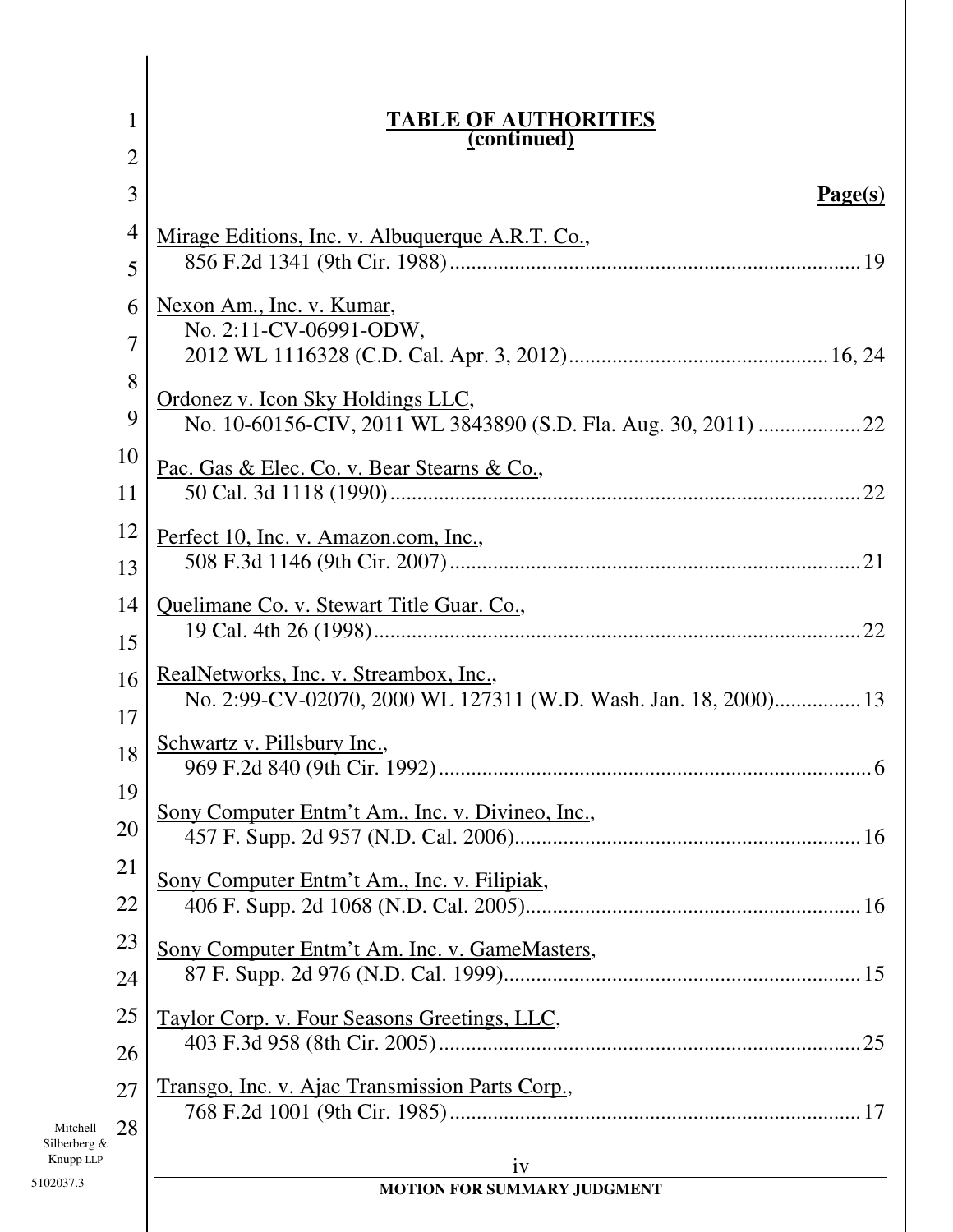|                                       | 1              | <b>TABLE OF AUTHORITIES</b><br>(continued)           |
|---------------------------------------|----------------|------------------------------------------------------|
|                                       | $\overline{2}$ |                                                      |
|                                       | 3              | Page(s)                                              |
|                                       | $\overline{4}$ | Universal City Studios, Inc. v. Reimerdes,           |
|                                       | 5              |                                                      |
|                                       | 6              | Universal Studios, Inc. v. Corley,                   |
|                                       | $\overline{7}$ |                                                      |
|                                       | 8              | Walt Disney Co. v. Powell,                           |
|                                       | 9              | WGN Continental Broadcast Co. v. United Video, Inc., |
|                                       | 10<br>11       |                                                      |
|                                       | 12             | Whelan Assocs., Inc. v. Jaslow Dental Lab., Inc.,    |
|                                       | 13             |                                                      |
|                                       | 14             |                                                      |
|                                       | 15             |                                                      |
|                                       | 16             |                                                      |
|                                       | 17             |                                                      |
|                                       | 18             |                                                      |
|                                       | 19             |                                                      |
|                                       | 20             |                                                      |
|                                       | 21             |                                                      |
|                                       | 22             |                                                      |
|                                       | 23             |                                                      |
|                                       | 24             |                                                      |
|                                       | 25             |                                                      |
|                                       | 26             |                                                      |
|                                       | 27             |                                                      |
| Mitchell<br>Silberberg &<br>Knupp LLP | 28             |                                                      |
| 5102037.3                             |                | $\mathbf V$<br>MOTION FOR SUMMARY JUDGMENT           |
|                                       |                |                                                      |

I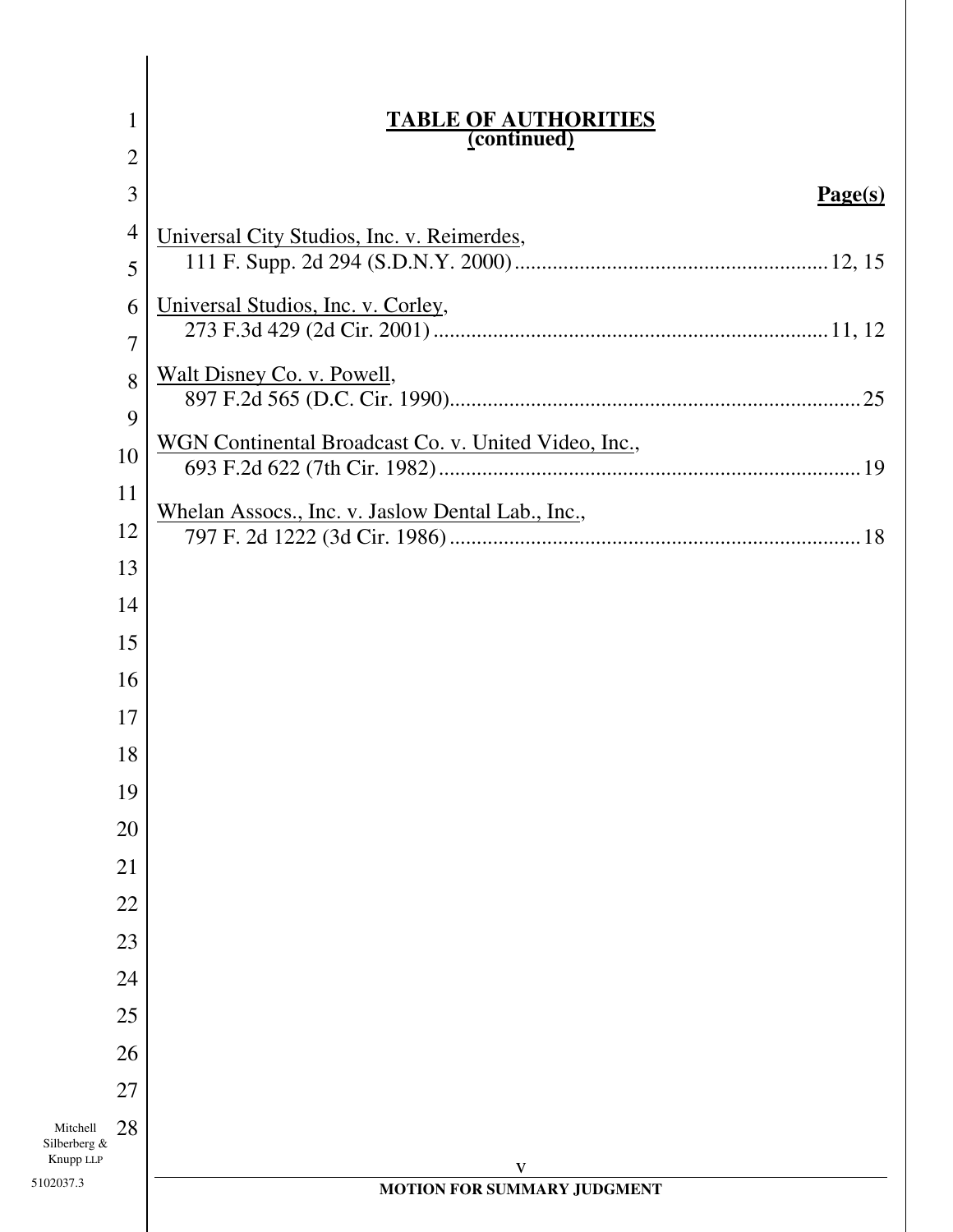|                          |                | <b>TABLE OF AUTHORITIES</b><br>(continued) |
|--------------------------|----------------|--------------------------------------------|
|                          | 2              |                                            |
|                          | 3              | Page(s)                                    |
|                          | 4              | <b>STATUTES</b>                            |
|                          | 5              | Copyright Act, 17 U.S.C.                   |
|                          | 6              |                                            |
|                          | $\overline{7}$ |                                            |
|                          | 8              |                                            |
|                          | 9              |                                            |
|                          | 10             |                                            |
|                          | 11             | <b>OTHER AUTHORITIES</b>                   |
|                          | 12             | 3 M. & D. Nimmer, Nimmer On Copyright      |
|                          | 13             |                                            |
|                          | 14             |                                            |
|                          | 15             |                                            |
|                          | 16             |                                            |
|                          | 17             |                                            |
|                          | 18             |                                            |
|                          | 19             |                                            |
|                          | 20             |                                            |
|                          | 21             |                                            |
|                          | 22             |                                            |
|                          | 23             |                                            |
|                          | 24             |                                            |
|                          | 25             |                                            |
|                          | 26             |                                            |
|                          | 27             |                                            |
| Mitchell<br>Silberberg & | 28             |                                            |
| Knupp LLP<br>102037.3    |                | vi<br>MOTION FOR SUMMARY JUDGMENT          |
|                          |                |                                            |
|                          |                |                                            |

I

5102037.3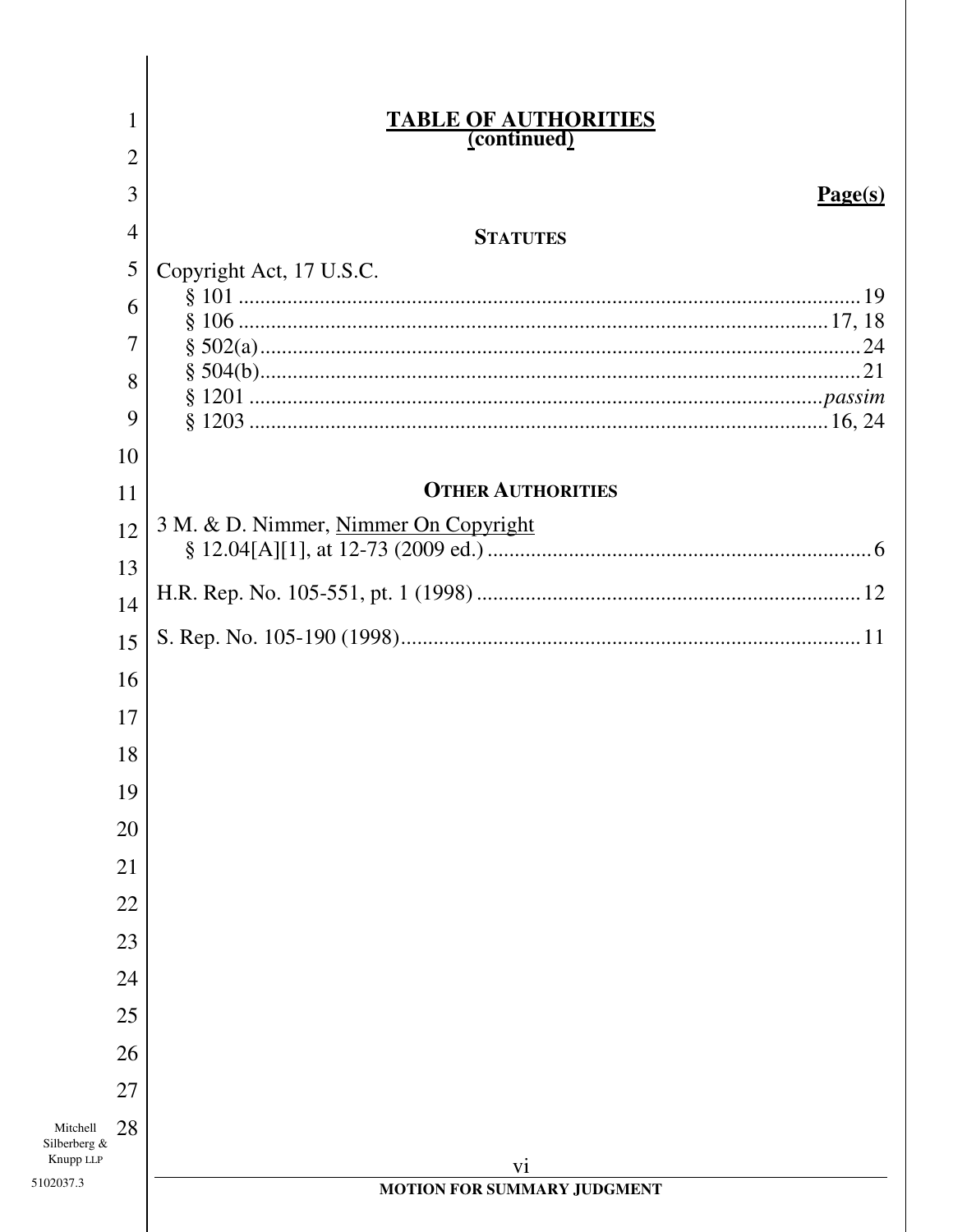### **Introduction**

2 3 4 5 6 7 8 9 10 11 12 13 14 15 Plaintiffs NEXON Korea Corporation and Nexon America, Inc. ("Nexon") are the owners, administrators, and/or exclusive licensees of the popular online computer game "Combat Arms." Combat Arms is a popular free-to-play multiplayer action game, played by millions of people throughout the world, and developed and maintained at a significant cost by Nexon. Defendant David Allen Baker is a computer programmer who unfairly and unlawfully sought to profit from Nexon's investment in Combat Arms by creating and selling a service that allows players of Combat Arms to cheat in the game. Baker's service, known as "Game Anarchy," destroys the online experience for legitimate players of Combat Arms, who find their games plagued with cheaters who ruthlessly manipulate the game for their own benefit, and to the detriment of others. Baker's conduct not only damages Nexon's valuable computer game and the goodwill of the company, but causes significant and irreparable harm to Nexon, including due to the exodus of paying customers who abandon the game because of unfair cheating.

16 17 18 19 20 21 Baker has no defense to his conduct. In fact, he has admitted (including in online posts) that the Game Anarchy service is designed to allow cheating, that it harms Nexon, and that it has been designed to overcome or circumvent anticheating software used by Nexon. As set forth herein, the undisputed facts confirm that judgment should be entered on Nexon's First (or alternatively, its Second and Third), Fifth and Eighth Claims for Relief:

22 23 24 25 26 27 *First*, Baker is liable for violating the anti-circumvention provisions of the Digital Millennium Copyright Act ("DMCA") (Count Five), 17 U.S.C.§1201(a)(2), by distributing and selling (i.e. trafficking in) the Game Anarchy software and service, which is (or a portion of which is) primarily designed, marketed, and has no commercial purpose other than to circumvent technical measures used by Nexon to control access to Combat Arms and prevent cheating. On this claim, the

Mitchell Silberberg & Knupp LLP 28

1

 $\sim$  1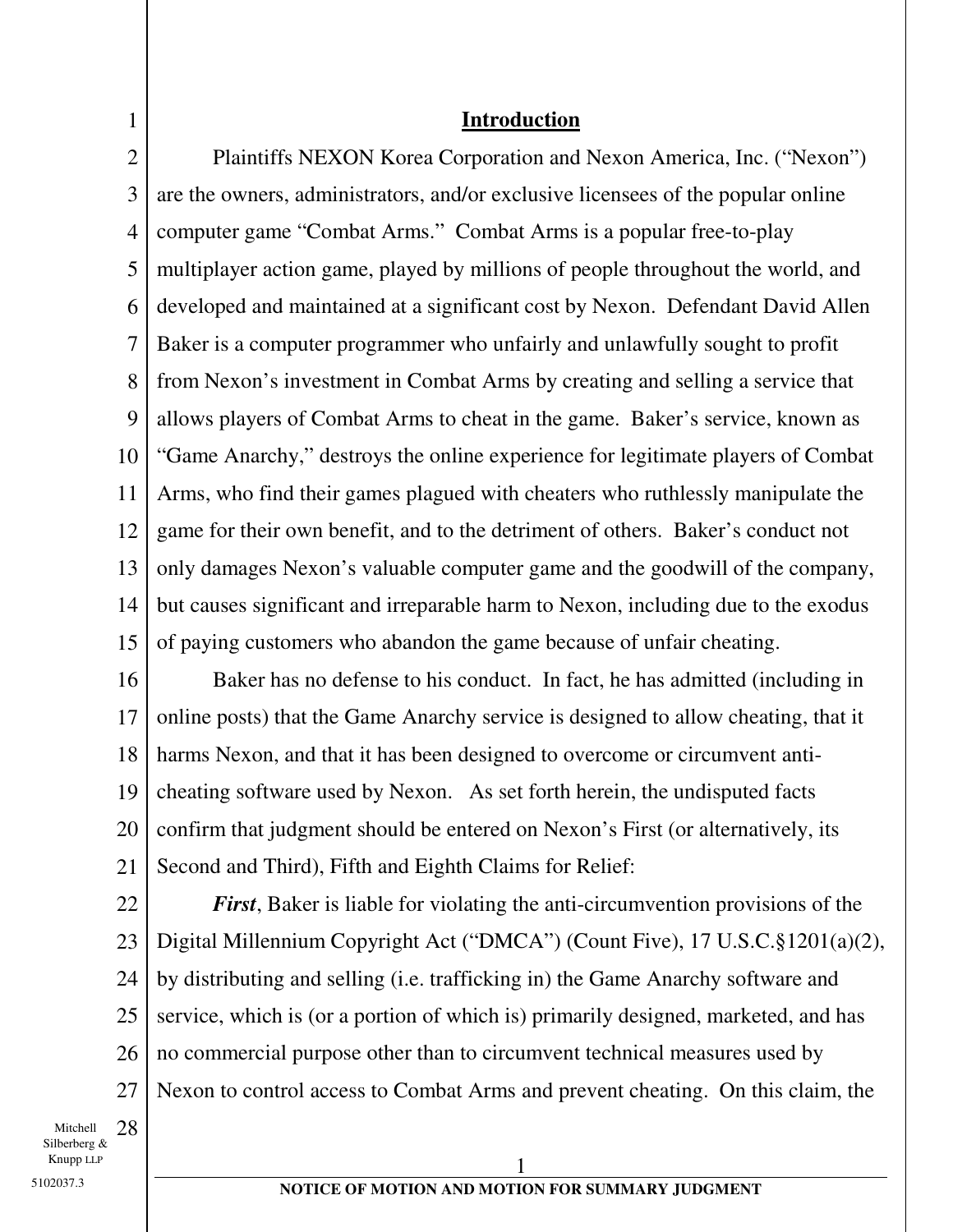1 2 Court should enter judgment in the amount of \$1,200,000, representing minimum statutory damages for each of 6,000 distributions of the circumvention software.

3 4 5 6 7 8 9 10 *Second*, Baker is liable for copyright infringement because Game Anarchy modifies and manipulates the operation of Combat Arms, causing the game to execute new commands and operate in unintended ways, thus creating a derivative work of the original game. Alternatively, to the extent the derivative work is created by Game Anarchy's users (and not Game Anarchy itself), Baker is liable for inducing or contributing to such infringement. On this claim, the Court should enter judgment in the amount of \$232,964.76, representing Baker's profits from the distribution of Game Anarchy.

11 12 13 14 *Finally*, Baker is liable for intentionally interfering with Nexon's contracts with its customers – namely, its Terms of Use and End-User License Agreement, both of which explicitly prohibit the use of cheating software such as Game Anarchy.

15 16 For these violations, Nexon also should be awarded a permanent injunction against Baker.

17

## **I. STATEMENT OF UNDISPUTED FACTS.**

2

18 19 20 21 22 23 24 **Nexon and Combat Arms.** NEXON Korea Corporation ("Nexon Korea") is a computer game publisher and owner of the worldwide copyright in the popular computer game "Combat Arms." Statement of Undisputed Facts ("SUF"), ¶ 1. Nexon America Inc. ("Nexon America"), an affiliate of Nexon Korea, is, pursuant to an agreement with Nexon Korea, the holder of certain exclusive rights in Combat Arms including the right to distribute and administer Combat Arms in the United States. SUF, ¶ 2.

25 26 27 Combat Arms is an online, multiplayer, "first person shooter" ("FPS") game. SUF, ¶ 3. In Combat Arms, players assume the role of a military commando and engage in weapons-based combat against other players within a computer-

generated "map" or battlefield. SUF, ¶ 4. Because the game takes place from a

Mitchell Silberberg & Knupp LLP 28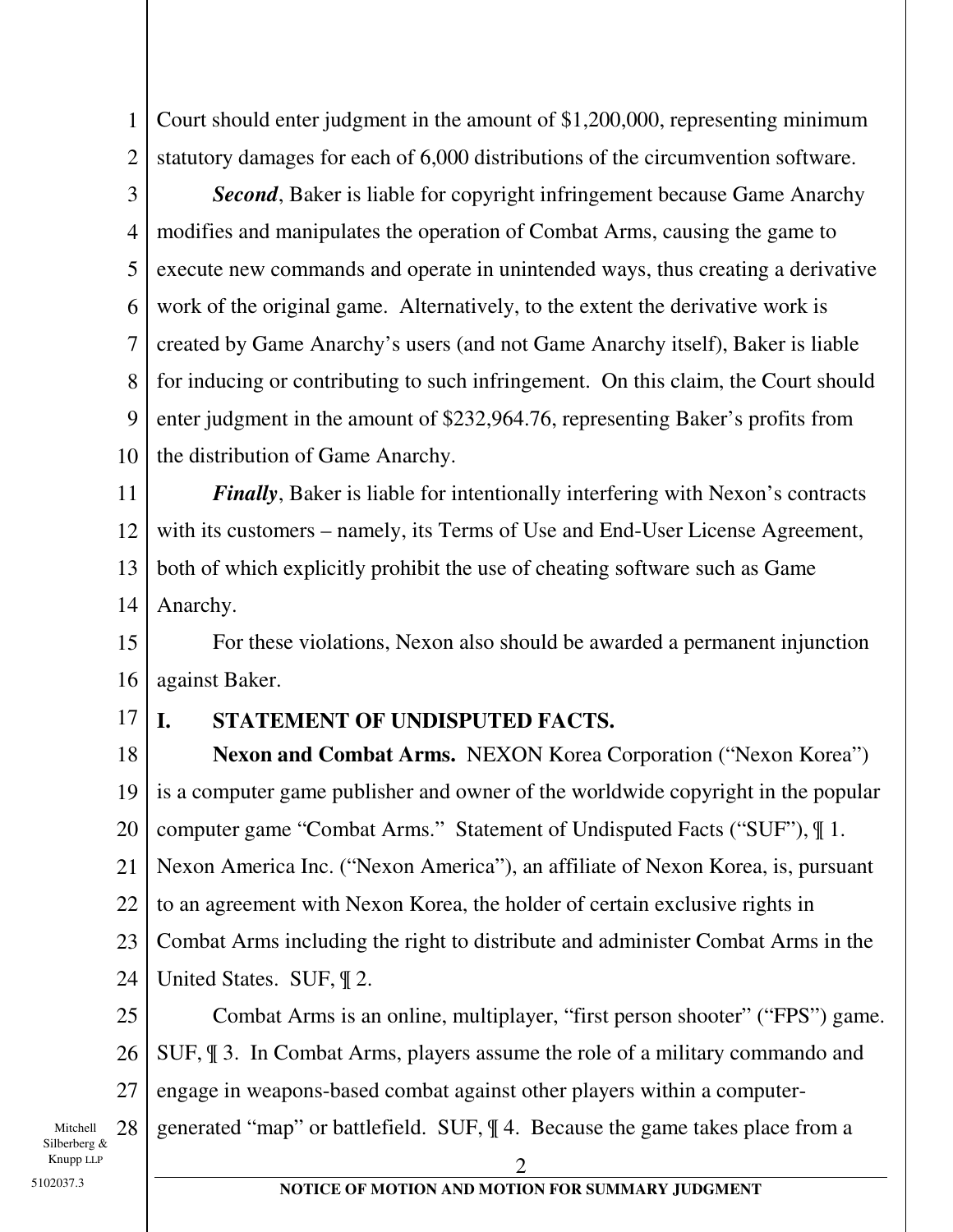1 2 3 4 5 6 7 8 9 first-person viewpoint, Combat Arms attempts to emulate the visual field of the character within the game. Thus, just as a soldier cannot see enemies behind him or her, behind walls or obstacles, or around corners, Combat Arms players likewise cannot do so. SUF, ¶¶ 5-6. Combat Arms draws the three-dimensional battlefield onto the player's computer screen by a process called "rendering." SUF, ¶ 7. Combat Arms calculates what a virtual camera would see, taking into account the battlefield's obstacles, lighting, materials, and so on. As the player moves through the virtual environment, the camera follows, and the scene is rendered again from the new vantage point. SUF, ¶¶ 7-8.

10 11 12 13 14 15 16 17 18 19 In a Combat Arms session, up to 16 players compete against each other (either in team-based combat or solo combat) on a variety of computer-generated battlefields (or "maps"). SUF, ¶ 9. As they play the game, players are rewarded with new weapons or weapon modifications, gain access to different player models, outfits, and additional game "maps" and "modes," and advance in the game's on-line leaderboards (which ranks players by skill level). SUF, ¶ 10. Combat Arms is a highly competitive, skill-based game with a fixed set of rules and regulations that have been carefully designed to ensure that all players stand on equal footing and have a fair chance to defeat their opponents and progress in the game. SUF, ¶ 11.

20 21 22 23 24 25 26 27 28 **How Combat Arms Operates.** In order to play Combat Arms, the player must have both a licensed copy of the Combat Arms software client and an active connection to Nexon's online computer server. SUF, ¶ 12. The Combat Arms "client" consists of a number of computer files that are downloaded from the Internet and then installed to a computer's hard drive. SUF, ¶ 13. This client contains the code that allows the game to be played, as well as all of the characters, textures, objects, and sounds that are part of the game. Id. After the Combat Arms client has been installed on a player's computer, and launched, various instructions take place in the computer's memory (or "RAM"). SUF, ¶ 14. These instructions,

Mitchell Silberberg & Knupp LLP

 $\overline{3}$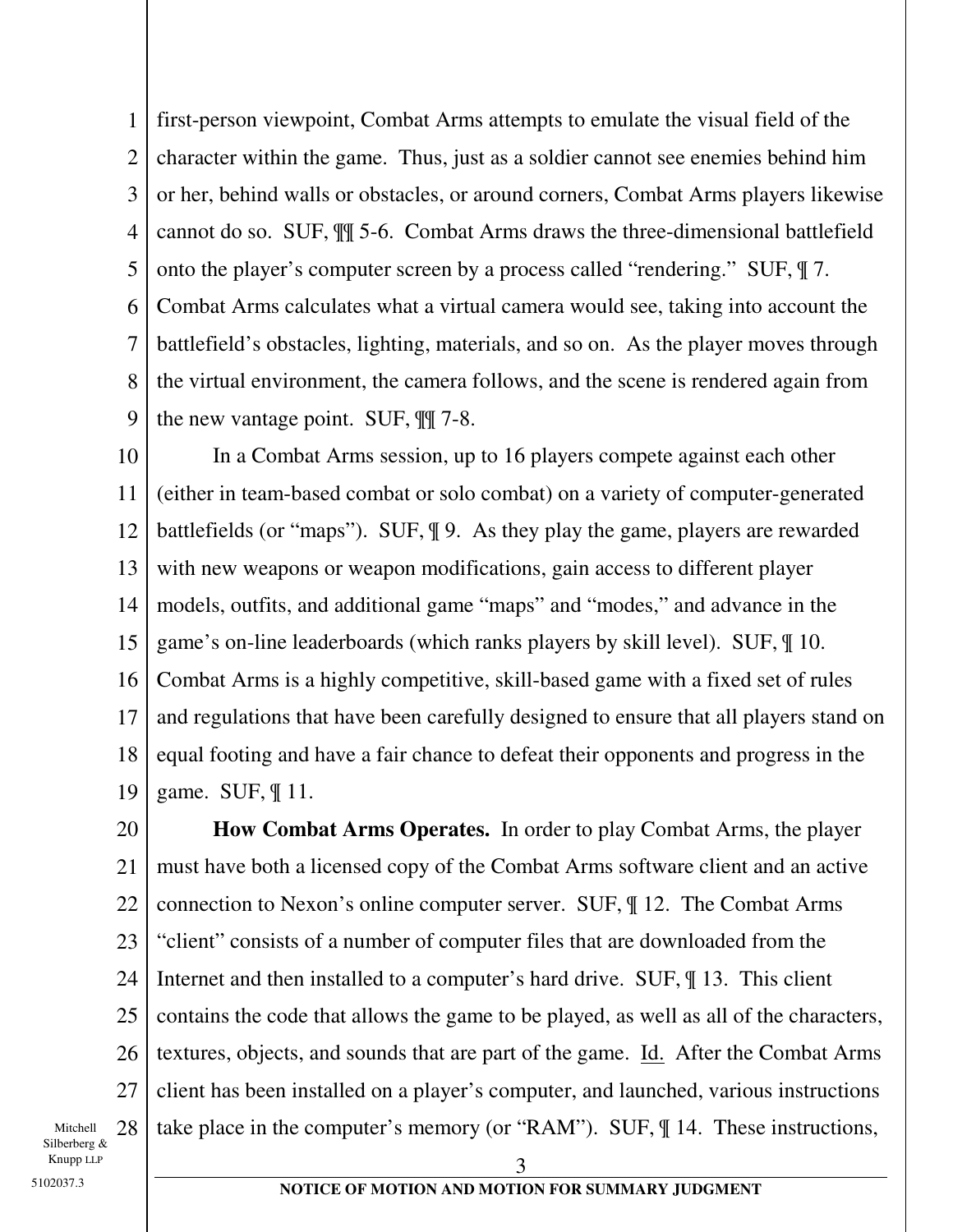1 2 3 4 5 6 for example, cause the computer to render or draw the playing field, to create character and weapon animations, and to connect and process information received from the remote server. Id. The Combat Arms "server" is a remote online computer that enables Combat Arms to be played online and in connection with other players. The server passes information between and among players of the game. SUF, ¶¶ 15-17.

7 8 9 10 **Nexon's Efforts To Protect The Integrity of Combat Arms.** In an effort to protect the sanctity of Combat Arms, keep the game fair and balanced, and thwart would-be hackers, Nexon has adopted a combination of technical and contractual measures. SUF, ¶ 18.

11 12 13 14 15 16 17 18 19 20 21 (a) **HackShield and Nexon Guard**. The primary device used by Nexon to prevent hacks and cheats is a software product known as HackShield. HackShield is a set of anti-cheating and anti-hacking tools that are incorporated into a number of online computer games, including Combat Arms. SUF, ¶ 19. The purpose of HackShield is to detect and prevent the use of unauthorized thirdparty hacking or cheating software in online games, including software which allows players to manipulate the game or gain unfair advantages such as extra items or abilities. SUF, ¶ 20. In its normal course of operation, HackShield is installed on a user's computer at the time Combat Arms is installed. SUF, ¶ 21. Each time the Combat Arms software is run, HackShield also runs as a service in the background. SUF, ¶ 22.

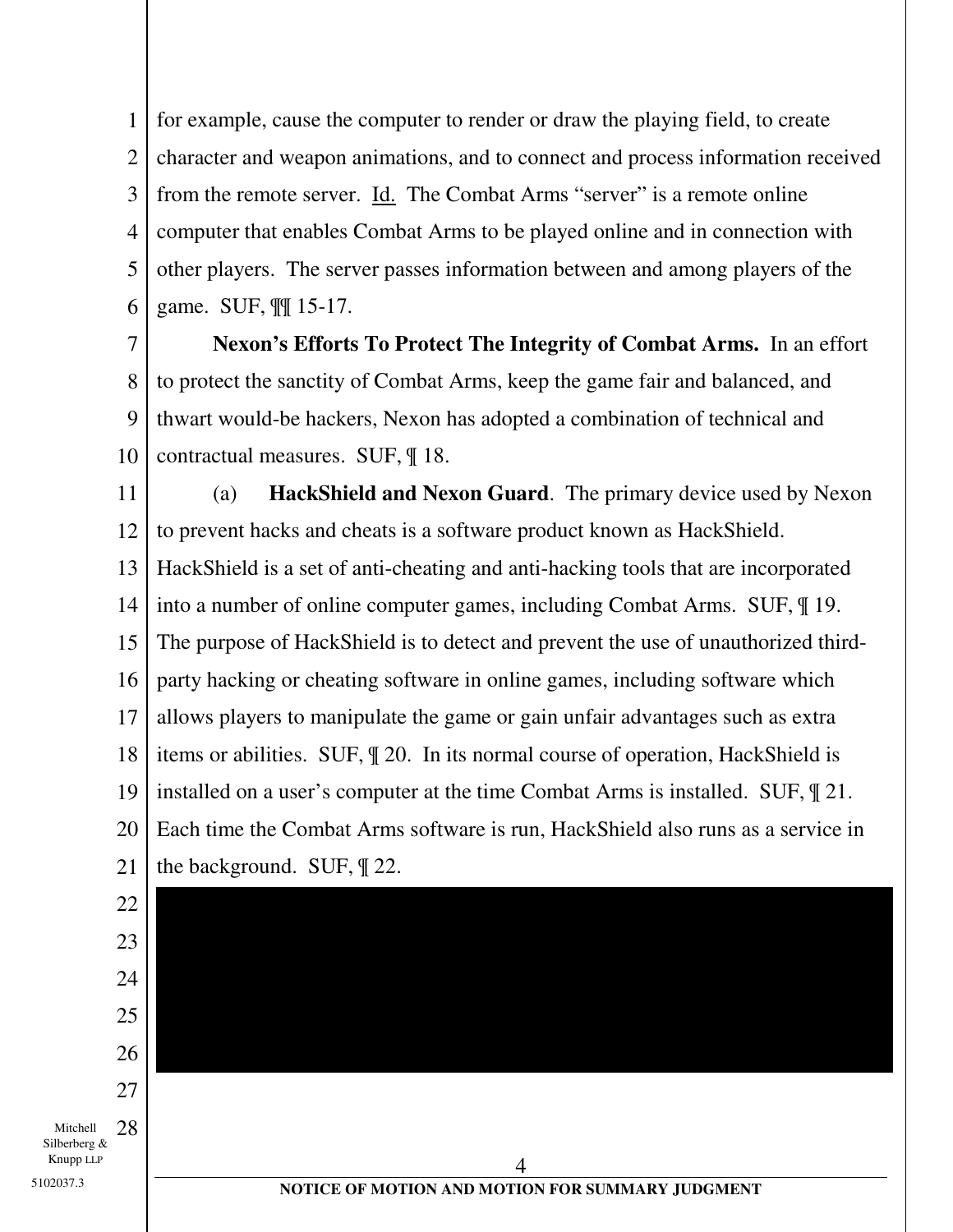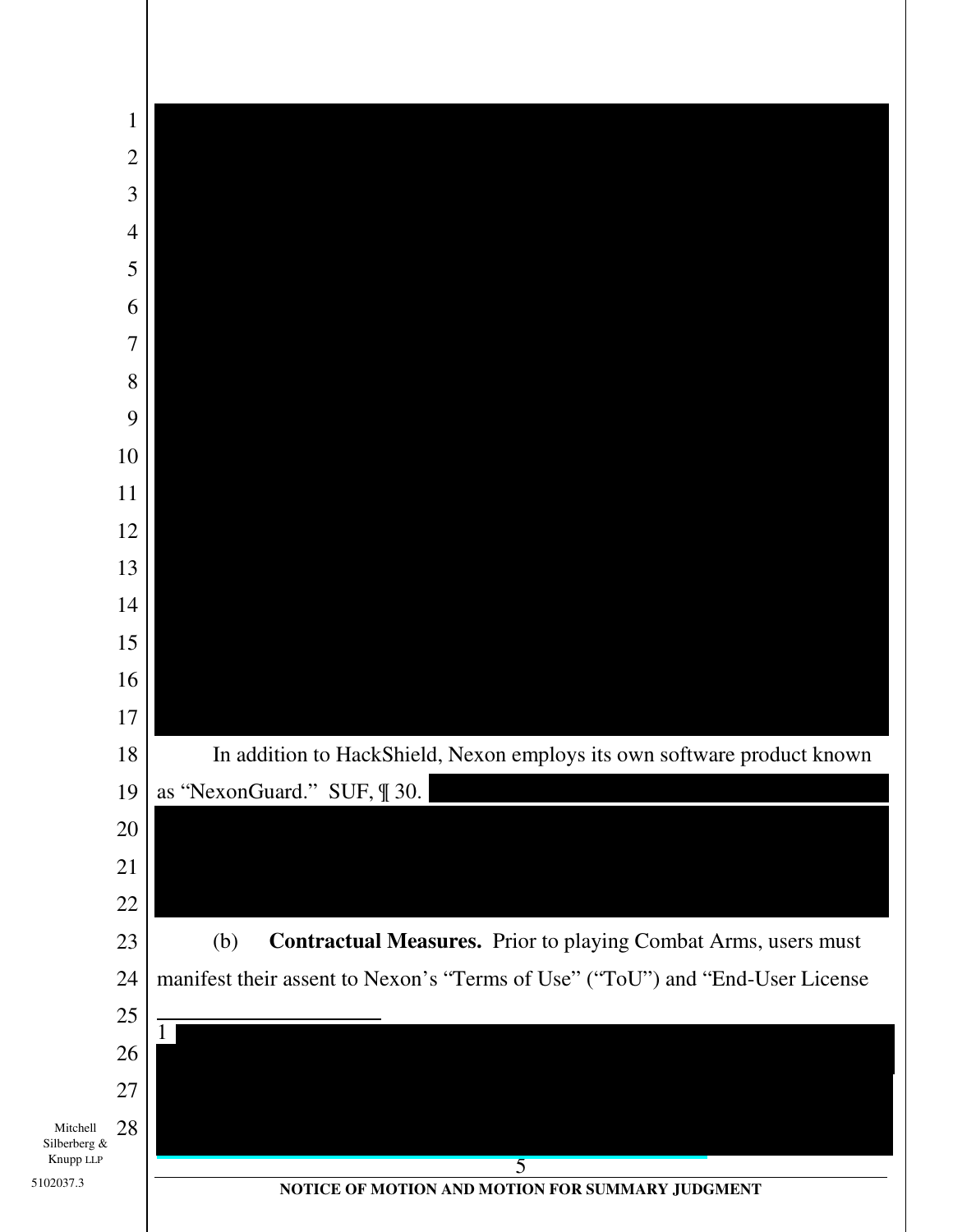1 2 3 4 5 6 Agreement" ("EULA"). SUF, ¶ 31. The ToU governs and controls the player's access to Nexon's Combat Arms server, while the EULA governs the use and installation of the Combat Arms client. Id. Combat Arms users must consent to the ToU on at least two separate occasions before they can play the game. SUF, ¶ 32. Also, when a user installs the Combat Arms client, he or she must manifest assent to the Nexon End User License Agreement (the "EULA"). SUF, ¶ 33.

7 8 9 10 11 12 Among other provisions, the ToU provides that users agree not to "... (c) Modify the Software, Cash Items or the Service to change 'game play,' including without limitation, creating cheats and/or hacks or using third-party software to access files in the Software or Service." SUF, ¶ 34. Likewise, the EULA prohibits the modification of Combat Arms software or adding components to the software. SUF, ¶ 35.

13 14 15 16 17 18 19 20 21 **Game Anarchy.** Defendants are the owners and distributors of a computer game "cheating" service and software program known as "Game Anarchy" (collectively, "Game Anarchy"). SUF, ¶ 36. Game Anarchy enables players of Combat Arms to cheat in that game in various ways. SUF, ¶ 46. Defendant Baker is the developer of Game Anarchy, and the president, CEO, and sole shareholder of the corporate defendant (Game Anarchy LLC). SUF, ¶ 37. Game Anarchy is merely a shell corporation; Baker is the sole owner, shareholder and officer of the corporation, and personally conducted all corporate business, without observing any corporate formalities. 2 SUF, ¶ 38.

22

23 24 25 26 27 28  $\sim$  6  $\overline{\phantom{a}}$ 2 Individual officers and directors are liable for infringement "if there is a substantial and continuing connection between them and the corporation with respect to the infringing acts."  $3 \text{ M}$ . & D. Nimmer, Nimmer On Copyright  $\S$ 12.04[A][1], at 12-73 (2009 ed.). See Schwartz v. Pillsbury Inc., 969 F.2d 840, 843 (9th Cir. 1992) (personal liability of a corporate officer who "participate[s] in the wrong or authorize[s] or direct[s] that it be done"). Baker was directly involved in all of the conduct at issue. He personally developed the Game Anarchy software, developed and operated the website on which the Game Anarchy software was distributed, advertised and marketed the software, and personally collected all of the revenue from the activities. MDY Indus., LLC v. Blizzard Entm't, Inc., 616 F. Supp. 2d 958, 973 (D. Ariz. 2009) (corporate officer "clearly supervised the infringing … activities … and profited personally from their success.").

Mitchell Silberberg & Knupp LLP

#### **NOTICE OF MOTION AND MOTION FOR SUMMARY JUDGMENT** 5102037.3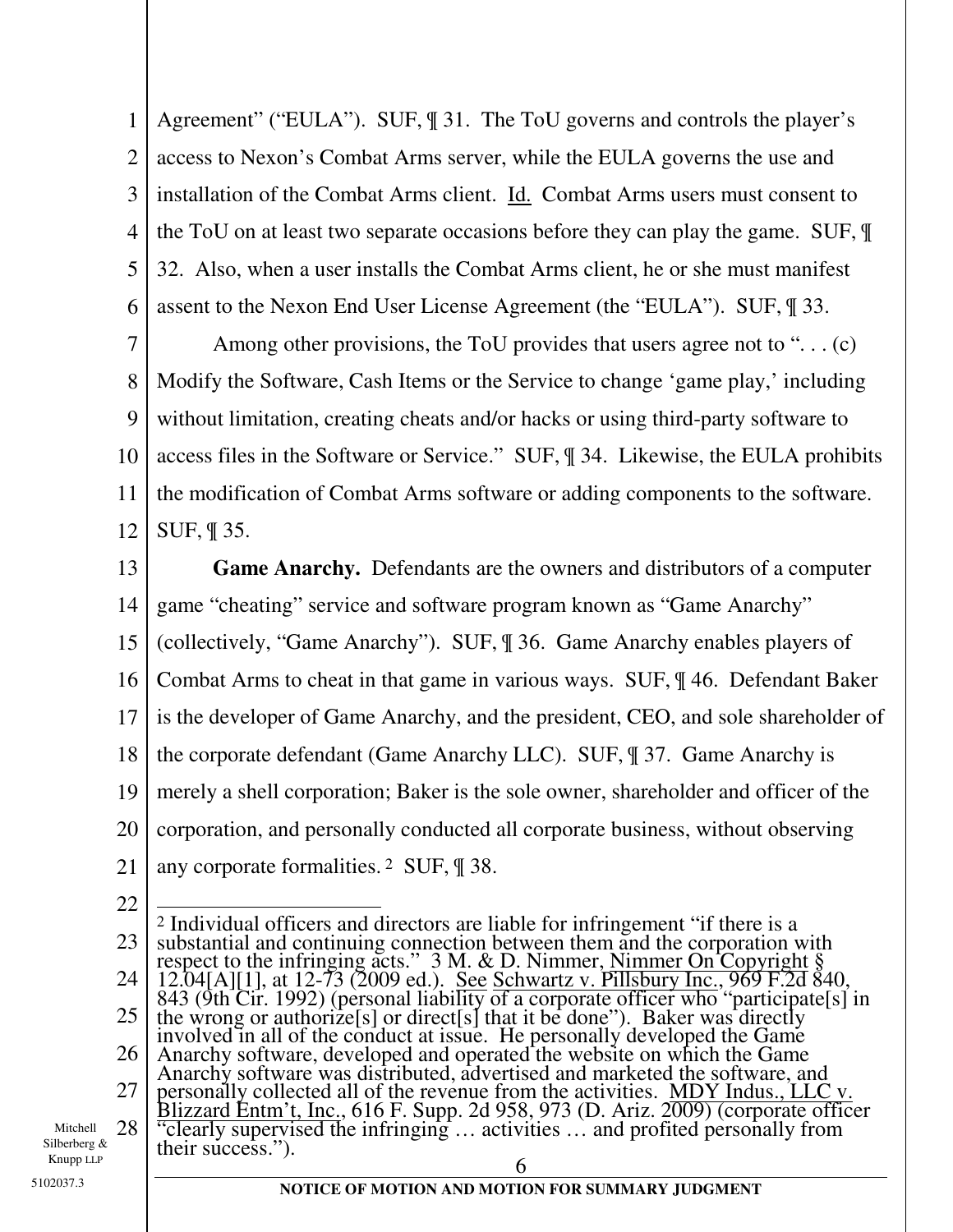1 2 3 4 5 6 7 8 9 10 Baker promotes Game Anarchy via the website www.gameanarchy.net (the "Game Anarchy Site."). SUF, ¶ 40. Two versions of the Game Anarchy service and software are available: (1) a "public" version, which can be activated using "public" credits obtained by completing surveys, and (2) a "VIP" version, which must be activated using "VIP" credits or a VIP subscription, obtained by paying money to Defendants' PayPal account. SUF, ¶ 43. The Game Anarchy web site provides links to purchase or obtain credits, as well as a number of forums or message boards (some open to the public and others open only to VIP members) in which users discuss the Game Anarchy software and other various topics. SUF, ¶ 44.

11 12 13 14 15 16 17 18 19 20 21 22 23 24 25 26 27 Upon launching the Game Anarchy software (known as the "StreamLoader"), the user is presented with a choice as to which game they wish to "hack" or cheat in. SUF, ¶ 45. If the user has paid sufficient credits to unlock the "Combat Arms" hacks, then he or she may click a button marked "Stream," and shortly thereafter is prompted to launch the Combat Arms game. Id. Doing so causes Combat Arms to operate normally, but the game now presents a window (the "Game Anarchy Interface") containing a list of modifications or tweaks that can be made to the game by checking a box to select them. SUF, ¶ 45. Among the modifications contained in the Game Anarchy Interface are (1) modifications to the Combat Arms aiming and firing system (known as "Aimbot"), such as allowing weapons to "always hit," giving the user "unlimited ammo," eliminating weapon recoil, or increasing the weapon's aiming distance; (2) modifications to the game's visual appearance or display, such as by eliminating fog or highlighting players in different colors; and (3) various other gameplay tweaks such as allowing users to kill opponents remotely ("Tele Kill"), shoot through walls ("Super Bullets"), increase his or her speed or jump height, teleport around the map ("Teleport"), and turn invisible ("Ghost"). SUF, ¶ 46.

Mitchell Silberberg & Knupp LLP 28 Baker distributed the Combat Arms version of Game Anarchy to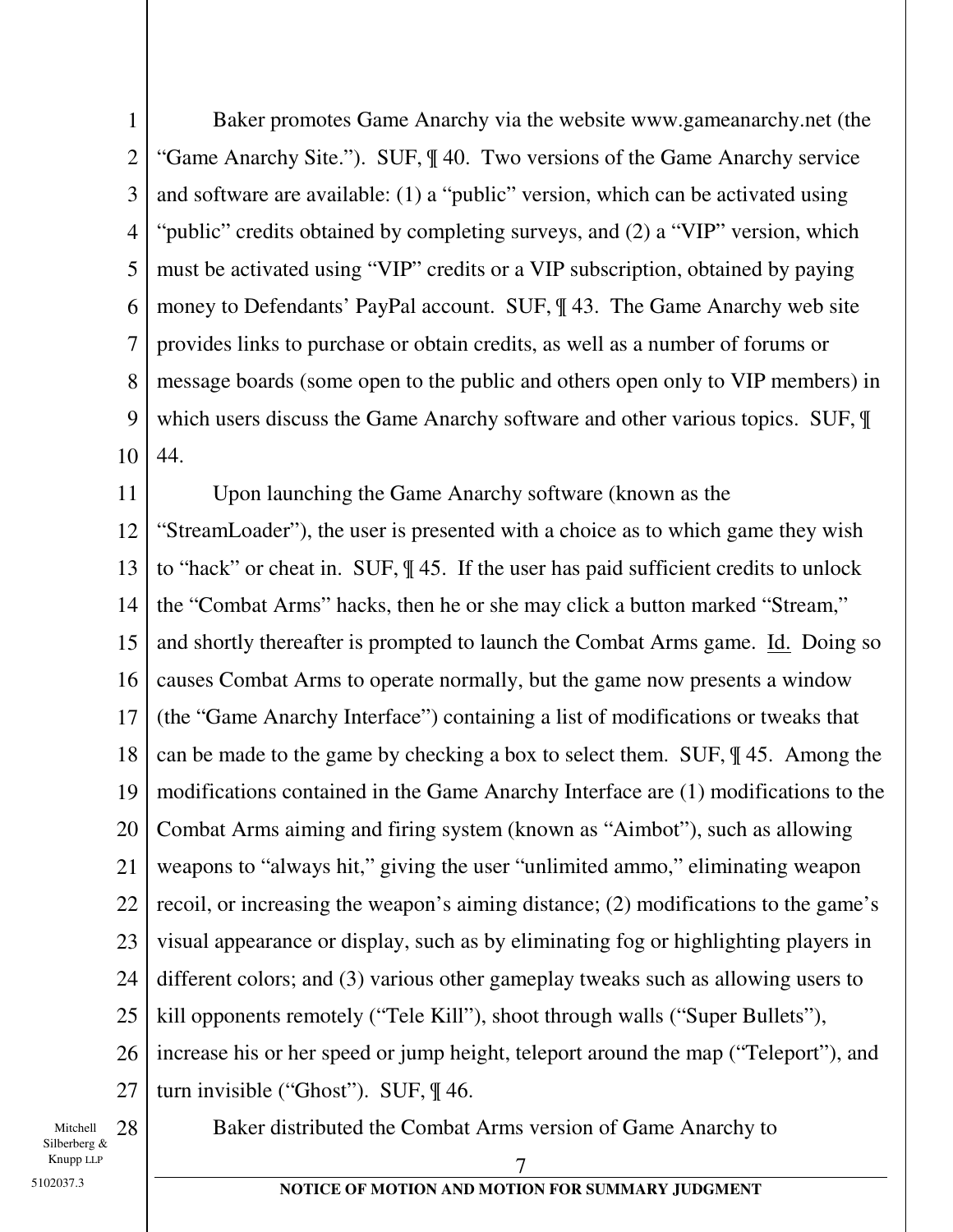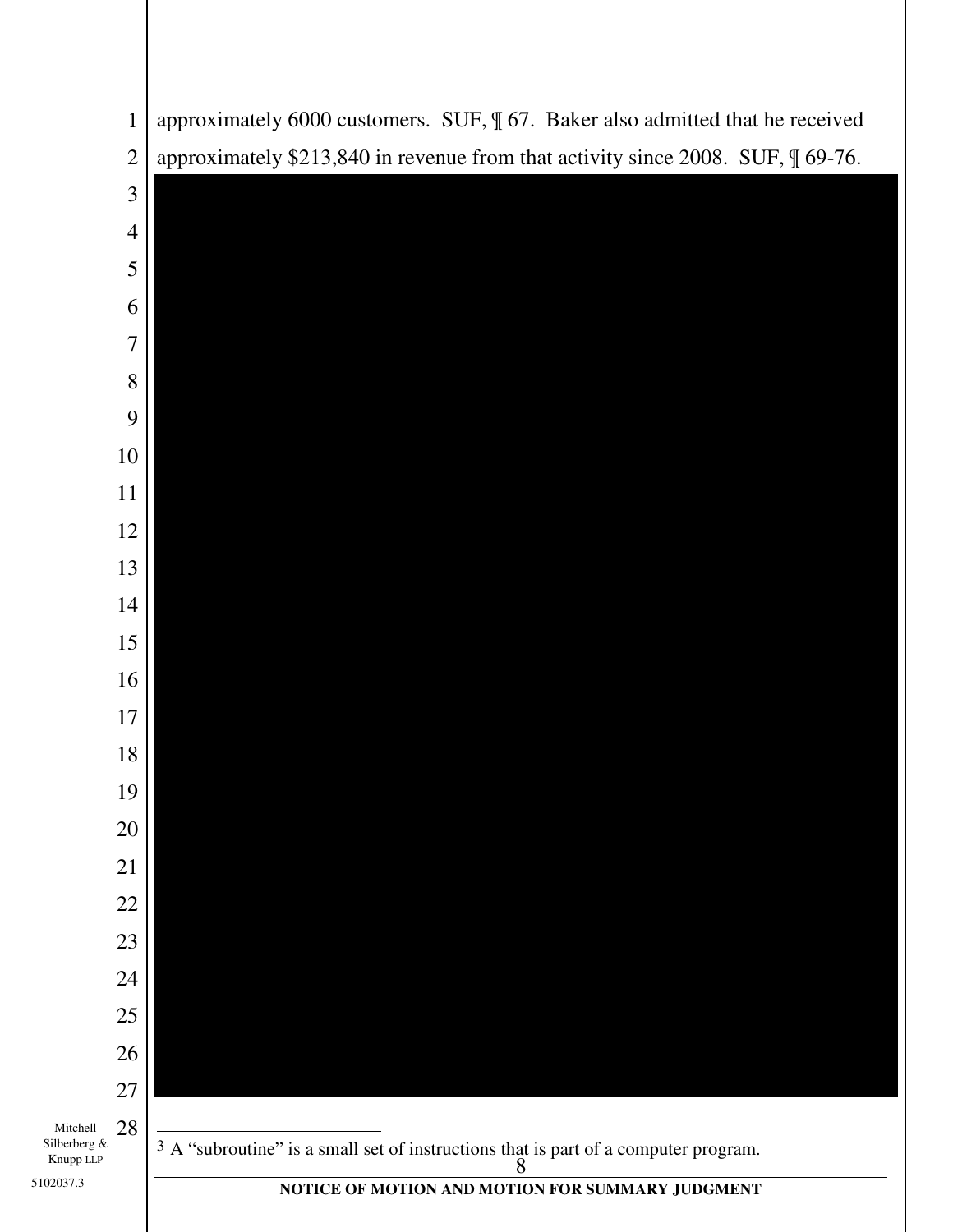3 4 5 6 7 8 9 10 11 Because Combat Arms is an online game where multiple individuals play simultaneously and gameplay is affected by the state of other players, the effect of the new functionality introduced by is not limited to the player's local computer: instead, it can fundamentally change the shared gameplay of all players participating in that particular game. SUF, ¶ 56. For example, a player who uses a hack to gain unlimited ammunition causes every other player to have an insignificant amount of ammunition in comparison. This gives that player an unfair advantage, and by extension, every other player in the game an unfair disadvantage. Id.

1

2

 $\overline{\phantom{a}}$ 

5102037.3

12 13 14 15 16 17 **Game Anarchy's Circumvention Of HackShield and NexonGuard.**  Baker is aware that Combat Arms is equipped with HackShield and NexonGuard and thus software such as Game Anarchy normally can and would be detected. As a result, Baker has programmed and designed Game Anarchy to address and overcome each of the ways that these products detect and stop hacks such as Game Anarchy. SUF, ¶ 57.

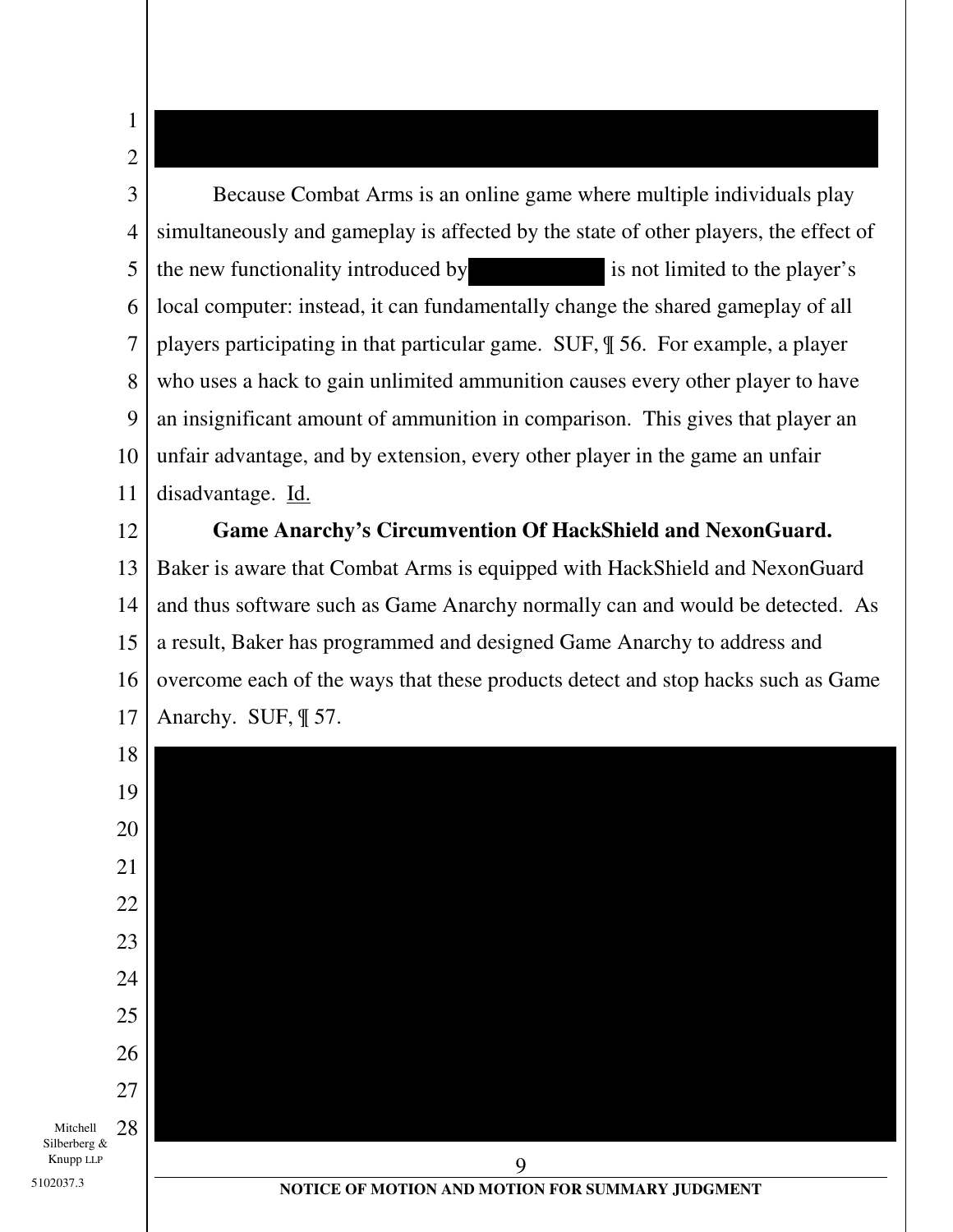| $\mathbf{1}$                                |                                                                                                                                                                                                                                        |
|---------------------------------------------|----------------------------------------------------------------------------------------------------------------------------------------------------------------------------------------------------------------------------------------|
| $\overline{c}$                              |                                                                                                                                                                                                                                        |
| $\overline{3}$                              |                                                                                                                                                                                                                                        |
| $\overline{4}$                              |                                                                                                                                                                                                                                        |
| 5                                           |                                                                                                                                                                                                                                        |
| 6                                           |                                                                                                                                                                                                                                        |
| $\overline{7}$                              |                                                                                                                                                                                                                                        |
| 8                                           |                                                                                                                                                                                                                                        |
| 9                                           |                                                                                                                                                                                                                                        |
| 10                                          |                                                                                                                                                                                                                                        |
| $11\,$                                      |                                                                                                                                                                                                                                        |
| 12                                          |                                                                                                                                                                                                                                        |
| 13                                          |                                                                                                                                                                                                                                        |
| 14                                          |                                                                                                                                                                                                                                        |
| 15                                          |                                                                                                                                                                                                                                        |
| 16                                          |                                                                                                                                                                                                                                        |
| 17                                          |                                                                                                                                                                                                                                        |
| 18                                          |                                                                                                                                                                                                                                        |
| 19                                          |                                                                                                                                                                                                                                        |
| 20                                          |                                                                                                                                                                                                                                        |
| 21                                          |                                                                                                                                                                                                                                        |
| 22<br>23                                    |                                                                                                                                                                                                                                        |
| 24                                          |                                                                                                                                                                                                                                        |
| 25                                          |                                                                                                                                                                                                                                        |
| 26                                          |                                                                                                                                                                                                                                        |
| 27                                          |                                                                                                                                                                                                                                        |
| 28<br>Mitchell<br>Silberberg &<br>Knupp LLP | <sup>4</sup> By way of analogy, it is as if each subroutine of Game Anarchy code is stored in a locked box with a key taped to the side. When the code is needed, the computer gets the key, unlocks the box, executes the commands in |
| 102037.3                                    | NOTICE OF MOTION AND MOTION FOR SUMMARY JUDGMENT                                                                                                                                                                                       |

5102037.3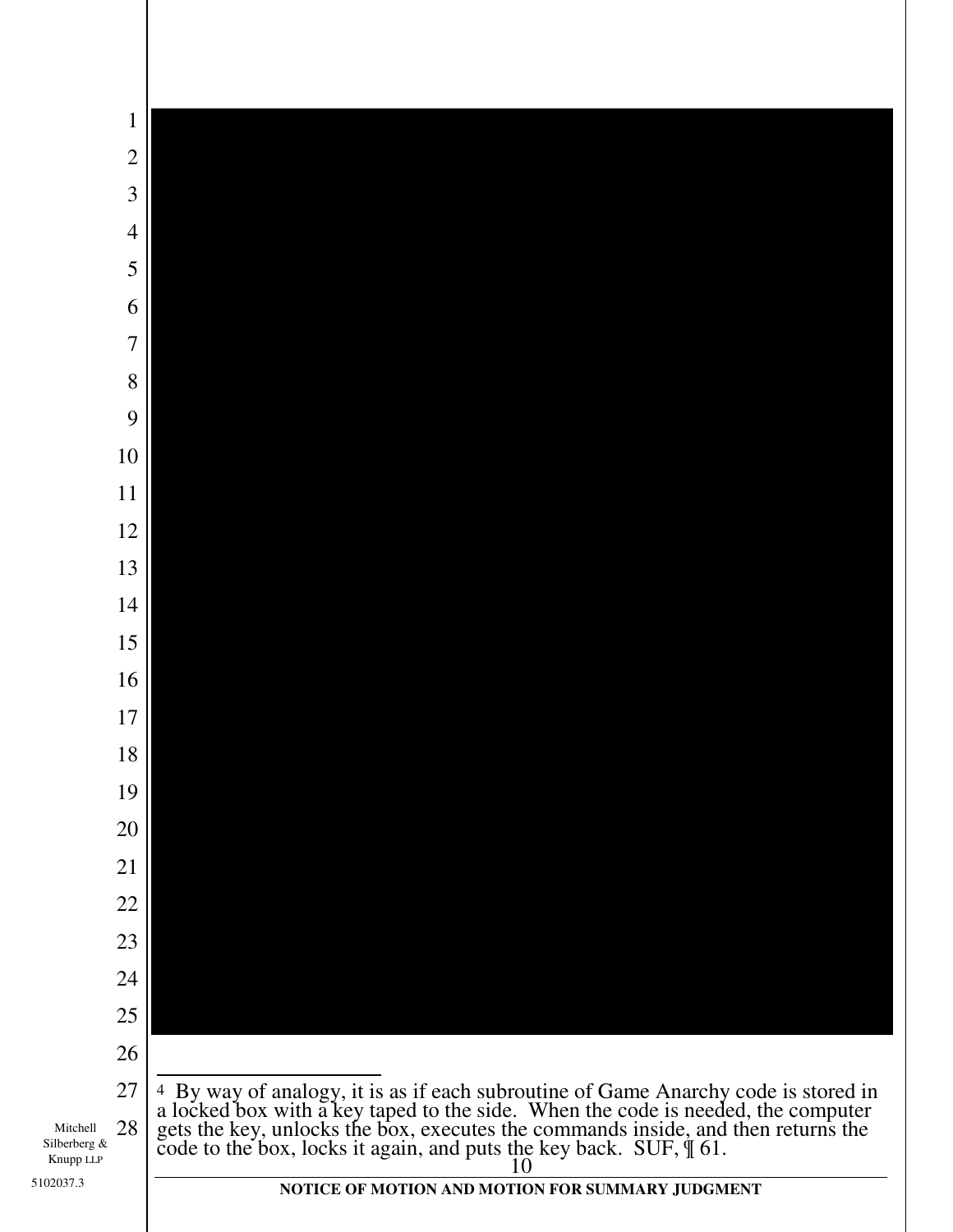|                                | 1                                                                                                                                                                                                     |
|--------------------------------|-------------------------------------------------------------------------------------------------------------------------------------------------------------------------------------------------------|
|                                | $\overline{2}$                                                                                                                                                                                        |
|                                | 3                                                                                                                                                                                                     |
|                                | 4                                                                                                                                                                                                     |
|                                | 5                                                                                                                                                                                                     |
|                                | 6                                                                                                                                                                                                     |
|                                | 7                                                                                                                                                                                                     |
|                                | 8                                                                                                                                                                                                     |
|                                | 9                                                                                                                                                                                                     |
| 10                             |                                                                                                                                                                                                       |
| 11                             |                                                                                                                                                                                                       |
| 12                             | II.<br>DEFENDANTS ARE LIABLE FOR TRAFFICKING IN                                                                                                                                                       |
| 13                             | CIRCUMVENTION DEVICES UNDER 1201(a)(2) OF THE DMCA.                                                                                                                                                   |
| 14                             | The DMCA was enacted in 1998 to conform the United States' copyright                                                                                                                                  |
| 15                             | law to its obligations under two World Intellectual Property Organization                                                                                                                             |
| 16                             | ("WIPO") treaties. MDY Indus., LLC v. Blizzard Entm't, Inc., 629 F.3d 928, 942                                                                                                                        |
| 17                             | (9th Cir. 2010). A key element of the digital protection envisioned enacted as part                                                                                                                   |
| 18                             | of the DMCA was to "provide 'legal protection and effective legal remedies'                                                                                                                           |
| 19                             | against circumventing technological measures, e.g., encryption and password                                                                                                                           |
| 20                             | protection, that are used by copyright owners to protect their works from piracy                                                                                                                      |
| 21                             | ." S. Rep. No. $105-190$ , at 8 (1998). These protections (known as the anti-                                                                                                                         |
| 22                             | circumvention provisions) were codified at 17 U.S.C. § 1201, et seq.                                                                                                                                  |
| 23                             | Section $1201(a)(2)$ of the DMCA prohibits the trafficking in technology that                                                                                                                         |
| 24                             | circumvents technological measures that control access to copyrighted works.                                                                                                                          |
| 25                             | Universal Studios, Inc. v. Corley, 273 F.3d 429, 440 (2d Cir. 2001). Specifically:                                                                                                                    |
| 26                             | [n]o person shall manufacture, import, offer to the public, provide, or                                                                                                                               |
| 27                             | otherwise traffic in any technology, product, service, device,<br>component, or part thereof, that: (A) is primarily designed or<br>produced for the purpose of circumventing a technological measure |
| 28<br>Mitchell<br>Silberberg & | that effectively controls access to a work protected under this title;                                                                                                                                |
| Knupp LLP<br>102037.3          | 11<br>NOTICE OF MOTION AND MOTION FOR SUMMARY JUDGMENT                                                                                                                                                |
|                                |                                                                                                                                                                                                       |

5102037.3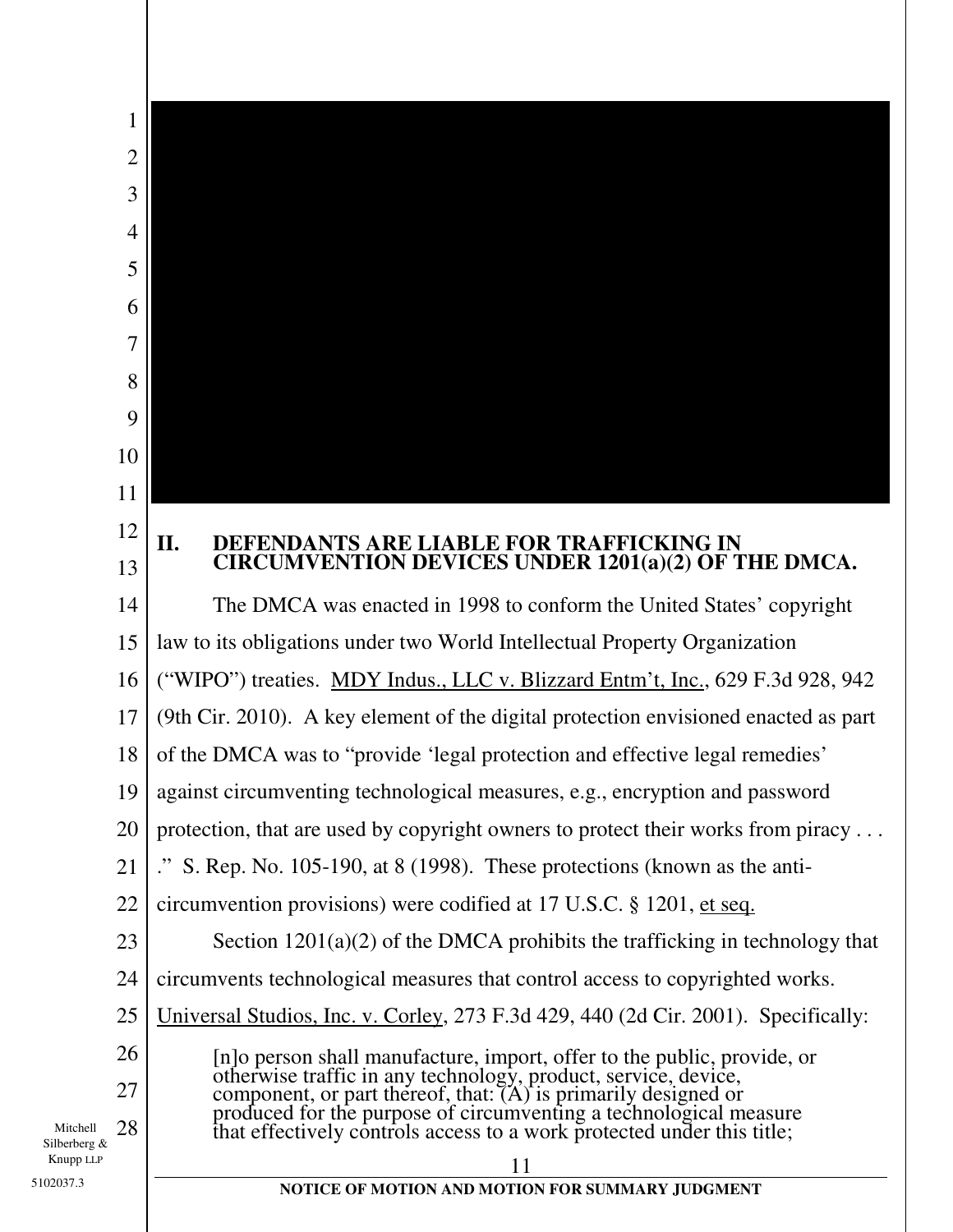3

4

5

6

7

8

9

10

1

2

(B) has only limited commercially significant purpose or use other than to circumvent a technological measure that effectively controls access to a work protected under this title; or (C) is marketed by that person or another acting in concert with that person with that person's knowledge for use in circumventing a technological measure that effectively controls access to a work protected under this title.

17 U.S.C. § 1201(a)(2). "The act of circumventing a technological protection measure put in place by a copyright owner to control access to a copyrighted work is the electronic equivalent of breaking into a locked room in order to obtain a copy of a book." H.R. Rep. No. 105-551, pt. 1, at 17 (1998). Accordingly, it is not necessary that the circumvention of access control be in furtherance of (or have *any* "nexus" to) copyright infringement. MDY, 629 F.3d at 944-952.

11 12 13 14 15 16 17 18 Game Anarchy "unquestionably is technology" within the meaning of Section 1201. See Universal City Studios, Inc. v. Reimerdes, 111 F. Supp. 2d 294, 317 (S.D.N.Y. 2000), aff'd sub nom. Corley, 273 F.3d 429 (2d Cir. 2001) ("[A] computer program . . . unquestionably is 'technology' within the meaning of the statute."). As set forth below, that technology violates Section  $1201(a)(2)$  because part of that technology has been "primarily designed," "marketed," and has no commercial purpose other than, to circumvent effective access control measures contained within HackShield.

19

20

21

22

23

24

25

26

27

# **A. HackShield Is A Technological Measure That Effectively Controls Access To Combat Arms.**

"[A] technological measure 'effectively controls access to a work' if the measure, in the ordinary course of its operation, requires the application of information, or a process or treatment, with the authority of the copyright owner, to gain access to the work." 17 U.S.C.  $\S$  1201(a)(3)(B). To "effectively control access," a technological measure need not be completely hack-proof; if that were the case then the statute would "offer protection where none is needed but…withhold protection precisely where protection is essential." Reimerdes, 111 F. Supp. 2d at 318; see also 321 Studios v. MGM Studios, Inc., 307 F. Supp. 2d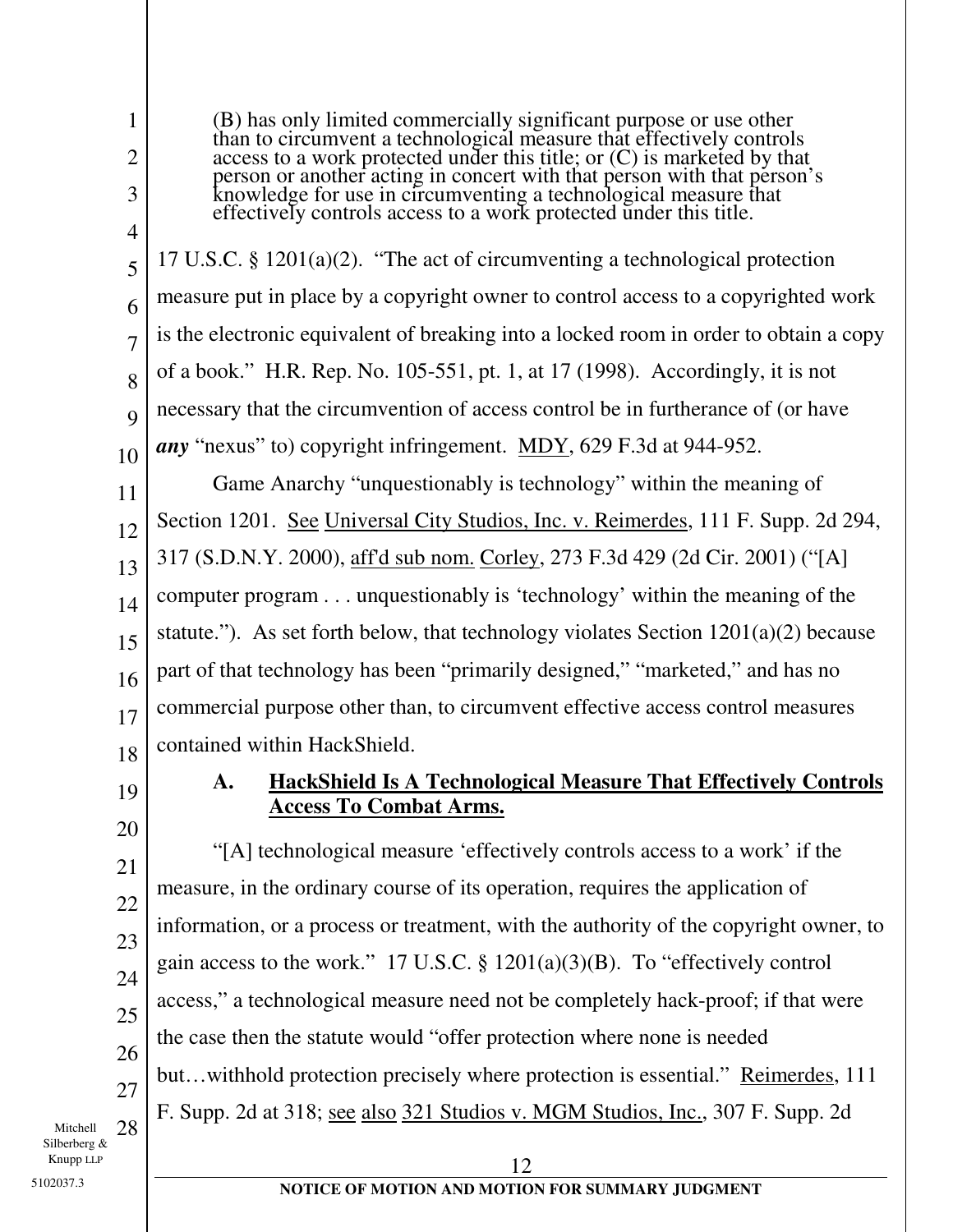



Mitchell Silberberg & Knupp LLP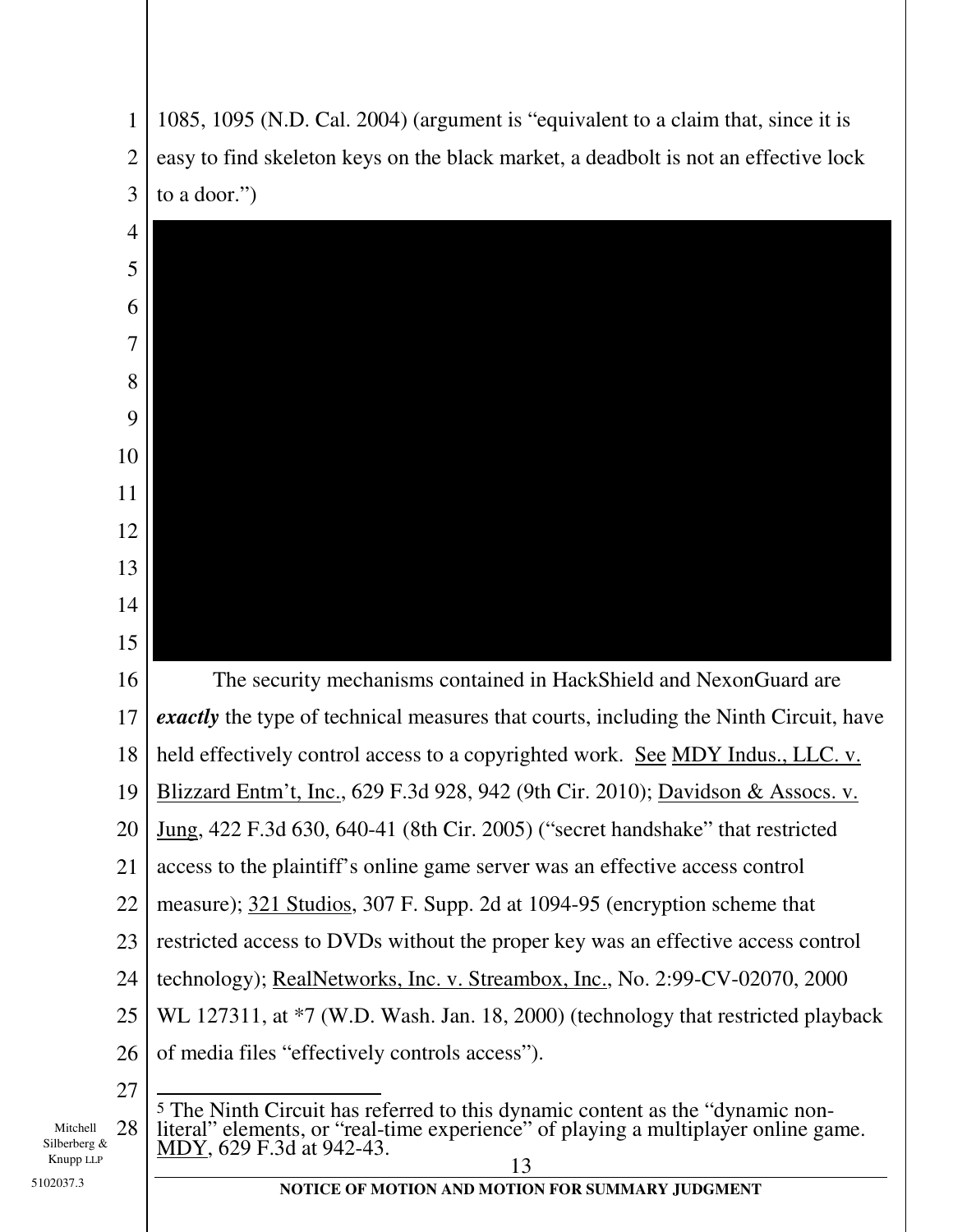| 1                                           | In <u>MDY</u> , 629 F.3d 928, a computer game developer (Blizzard) brought                                                                                                                             |
|---------------------------------------------|--------------------------------------------------------------------------------------------------------------------------------------------------------------------------------------------------------|
| $\overline{2}$                              | claims against the manufacturer of a software product known as "Glider." Glider                                                                                                                        |
| 3                                           | was a "bot" that allowed users to engage in automated, computer-controlled play of                                                                                                                     |
| $\overline{4}$                              | the popular computer game "World of Warcraft" ("WoW"). Among other claims,                                                                                                                             |
| 5                                           | Blizzard asserted that Glider circumvented its anti-cheating and bot-detection                                                                                                                         |
| 6                                           | technology known as "Warden."                                                                                                                                                                          |
| 7                                           |                                                                                                                                                                                                        |
| 8                                           |                                                                                                                                                                                                        |
| 9                                           | Like HackShield and NexonGuard, if Warden detected such                                                                                                                                                |
| 10                                          | software, it denied the user access to Blizzard's online servers. Like Game                                                                                                                            |
| 11                                          | Anarchy, Glider circumvented Warden by taking measures to hide or disguise                                                                                                                             |
| 12                                          | itself to avoid detection by Warden (including, just like Game Anarchy, by timing                                                                                                                      |
| 13                                          | its operation around Warden's scans). The Ninth Circuit found that Warden was                                                                                                                          |
| 14                                          | an effective access control system, and that by incorporating elements into its                                                                                                                        |
| 15                                          | software that were designed to avoid detection by Warden, Glider had engaged in                                                                                                                        |
| 16                                          | unlawful circumvention:                                                                                                                                                                                |
| 17                                          | For a player to connect to Blizzard's servers which provide access to WoW's dynamic non-literal elements, [Warden] must scan the player's computer RAM and confirm the absence of any bots or          |
| 18                                          |                                                                                                                                                                                                        |
| 19                                          | cheats. The resident component also requires a 'process' in order for<br>the user to continue accessing the work: the user's computer must<br>report portions of WoW code running in RAM to the server |
| 20                                          | Accordingly, Warden effectively controls access to WoW's dynamic<br>non-literal elements.                                                                                                              |
| 21                                          | MDY, 629 F.3d at 954. The same rationale applies here.                                                                                                                                                 |
| 22                                          |                                                                                                                                                                                                        |
| 23                                          |                                                                                                                                                                                                        |
| 24                                          |                                                                                                                                                                                                        |
| 25                                          | <b>Game Anarchy Is An Unlawful Circumvention Device.</b><br><b>B.</b>                                                                                                                                  |
| 26                                          | A software product will be deemed a prohibited circumvention device if it,                                                                                                                             |
| 27                                          | or a part thereof, is $(1)$ "primarily designed or produced for the purpose of                                                                                                                         |
| 28<br>Mitchell<br>Silberberg &<br>Knupp LLP | circumventing" Nexon's security measures, (2) "has only limited commercially                                                                                                                           |
| 102037.3                                    | 14<br>NOTICE OF MOTION AND MOTION FOR SUMMARY JUDGMENT                                                                                                                                                 |
|                                             |                                                                                                                                                                                                        |

5102037.3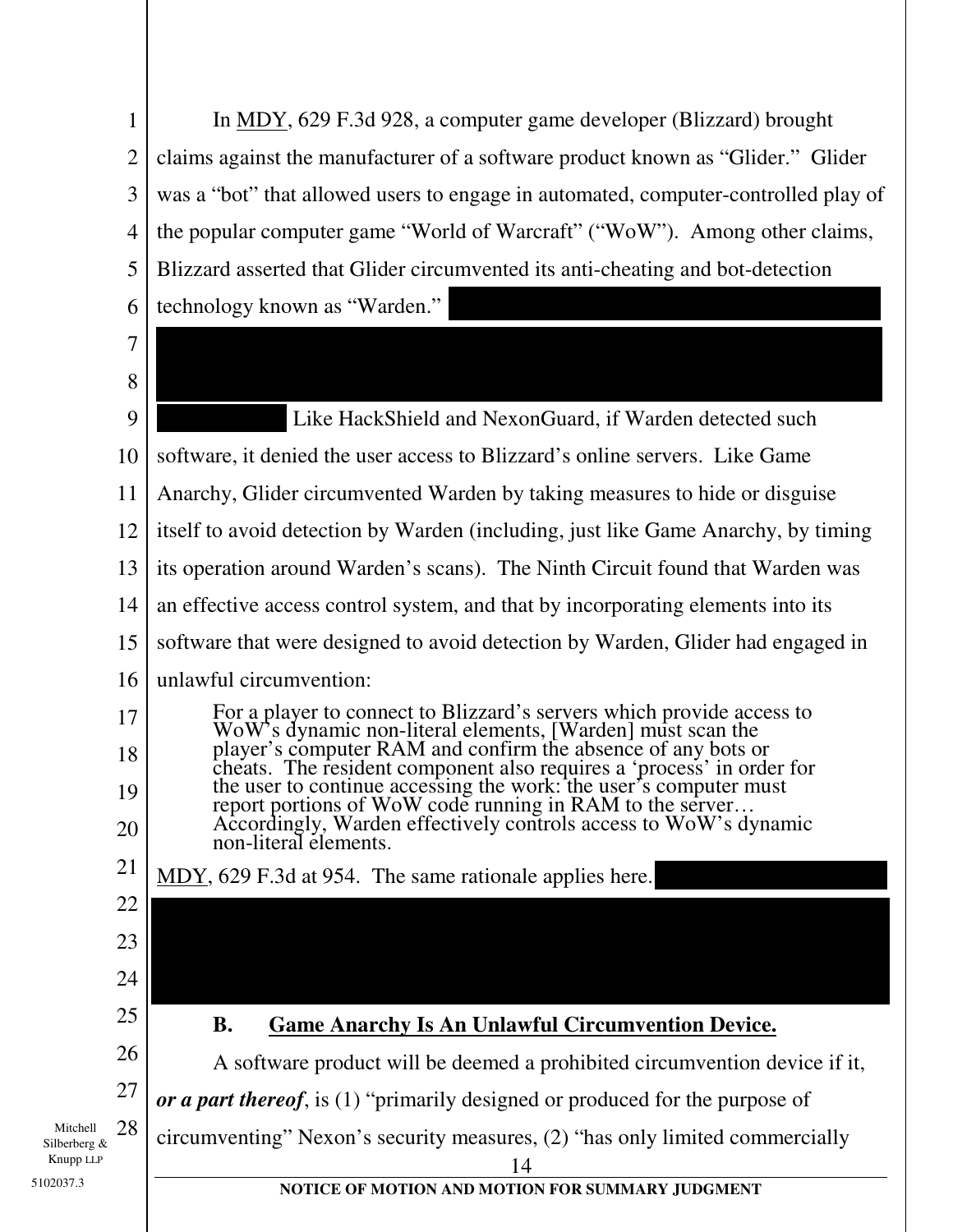1 2 3 significant purpose or use other than to circumvent" Nexon's security measures, *or* (3) is marketed by Defendant for use in circumventing Nexon's security measures. 17 U.S.C. § 1201(a)(2).

4 5 6 7 8 9 10 11 12 13 The DMCA defines circumvention as "avoid[ing], bypass[ing], remov[ing], deactivat[ing], or impair[ing] a technological measure . . . ." 17 U.S.C. §  $1201(a)(3)$ . That is exactly what Game Anarchy does. It "avoids" and "bypasses" HackShield by deliberately and purposefully making itself undetectable by HackShield through a variety of technical and programming feats. See MDY, 629 F.3d at 936 (Glider avoided detection by concealing itself from Warden's memory scans); Sony Computer Entm't Am. Inc. v. GameMasters, 87 F. Supp. 2d 976, 987 (N.D. Cal. 1999) ("GameEnhancer" circumvented access control technology that permitted consoles to play encrypted video game CD-Roms). Game Anarchy also meets all three prongs of Section  $1201(a)(2)(A)-(C)$ .

14 15 16 *First*, Game Anarchy (or a portion thereof) is "primarily designed" to circumvent HackShield. See Reimerdes, 111 F. Supp. 2d at 319 (software that permitted users to access and copy encrypted DVDs violated section 1201(a)(2)).

21 22 23 24 These functions ensure that Combat Arms can be played even while Game Anarchy is loaded into the computer's memory.<sup>6</sup> See MDY, 629 F.3d at 954 ("Glider has no function other than to facilitate the playing of WoW").

25 26 27 28  $\overline{\phantom{a}}$ 6 In analyzing whether a device (or part thereof) is "primarily designed" for circumvention, it is irrelevant what the intent of the developer is; all that matters is that the relevant portion is designed or produced to circumvent. Reimerdes, 111 F. Supp. 2d at 319 ("Whether defendants [offered circumvention device] in order to infringe, or to permit or encourage others to infringe, copyrighted works in violation of other provisions of the Copyright Act simply does not matter for purposes of Section  $1201(a)(2)$ .").

Mitchell Silberberg & Knupp LLP

17

18

19

20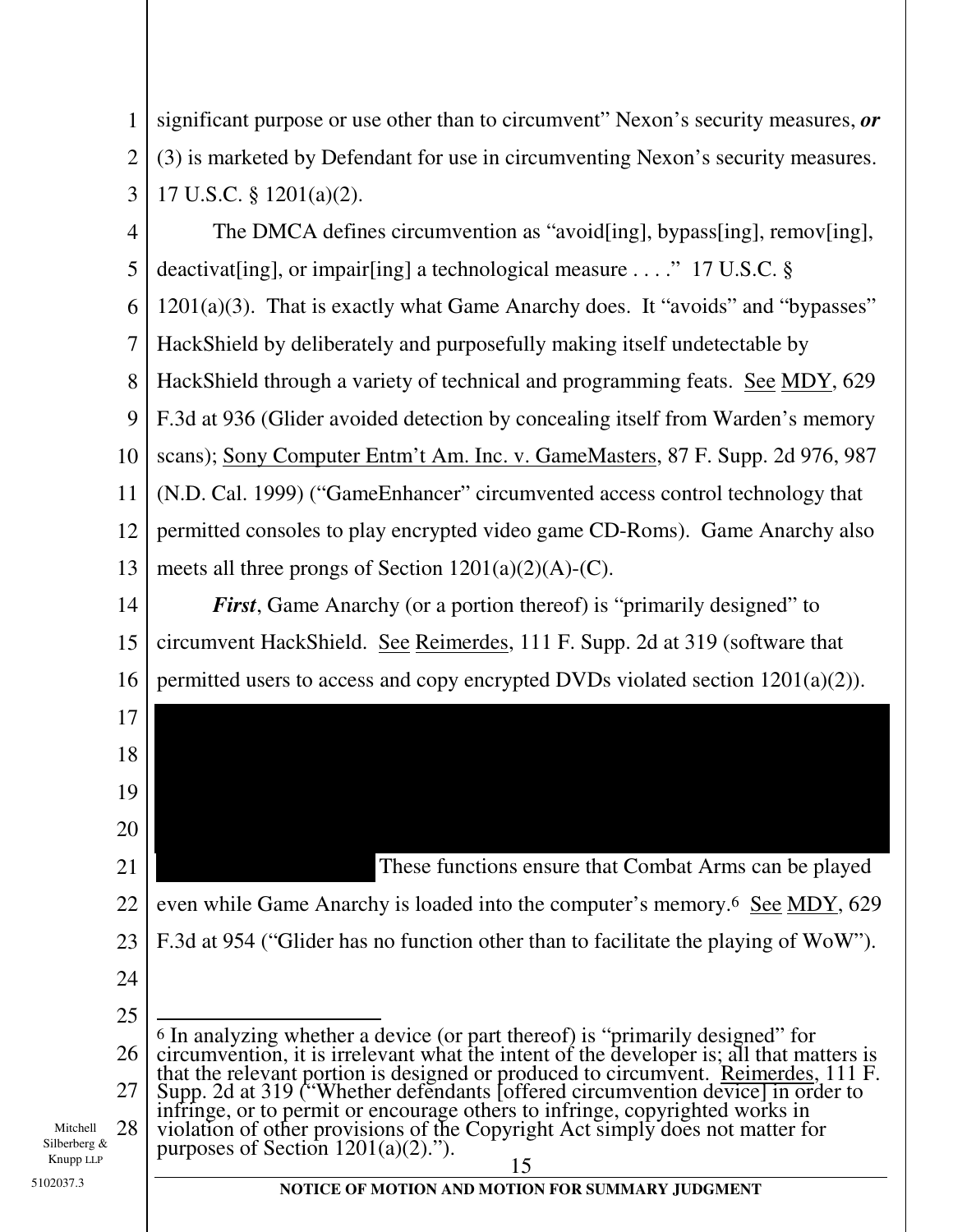1 2 Were they not present, Game Anarchy could be detected and the player would not be able to use Game Anarchy to cheat in the game. SUF, ¶¶ 57-66.

3

4 5 6 7 8 9 **Second**, Game Anarchy is "marketed" for use in circumventing HackShield. Numerous websites advertise as one of Game Anarchy's "features": "*HackShield undetected*," including "Blogspot" pages, Facebook pages, and YouTube pages that link to Game Anarchy. SUF, ¶¶ 49-50; 321 Studios, 307 F. Supp. 2d at 1099 ("as 321 markets its software for use in circumventing CSS, this Court finds that 321's DVD copying software is in violation of the marketing provisions of §§  $1201(a)(2)$  and  $(b)(1)$ ").

10 11 12 13 *Finally*, without Game Anarchy's circumvention functions, Combat Arms could not be played while Game Anarchy is injected or otherwise residing in computer memory. Thus, without those provisions, the software product is completely useless and by definition has no commercially significant purpose.

14

## **C. Nexon Is Entitled To A Statutory Damage Award For Each Of The 6000 Distributions Of Game Anarchy.**

15 16 17 18 19 20 21 22 23 Under 17 U.S.C. § 1203(c)(3)(A), a plaintiff is entitled to statutory damages of no less than \$200 and no more than \$2,500 "per act of circumvention, device, product component, offer, or performance of service, as the court considers just." Awards of statutory damages for trafficking in circumvention devices are based on the number of distributions of each device or product. See Craigslist, Inc. v. Naturemarket, Inc., 694 F. Supp. 2d 1039, 1063-64 (N.D. Cal. 2010) (basing award on number of devices distributed); Sony Computer Entm't Am., Inc. v. Divineo, Inc., 457 F. Supp. 2d 957, 966-67 (N.D. Cal. 2006) (same); Sony Computer Entm't Am., Inc. v. Filipiak, 406 F. Supp. 2d 1068, 1074 (N.D. Cal. 2005) (same).

24 25 26 27 28 16 Defendants admit that they distributed Game Anarchy to at least 6,000 people, each of which represents a separate violation. Nexon Am., Inc. v. Kumar, No. 2:11-CV-06991-ODW, 2012 WL 1116328, at \*6 (C.D. Cal. Apr. 3, 2012) ("the Court does not quibble with Plaintiff's premise that the number of UMaple members is a reasonable approximation of the minimum number of DMCA

Mitchell Silberberg & Knupp LLP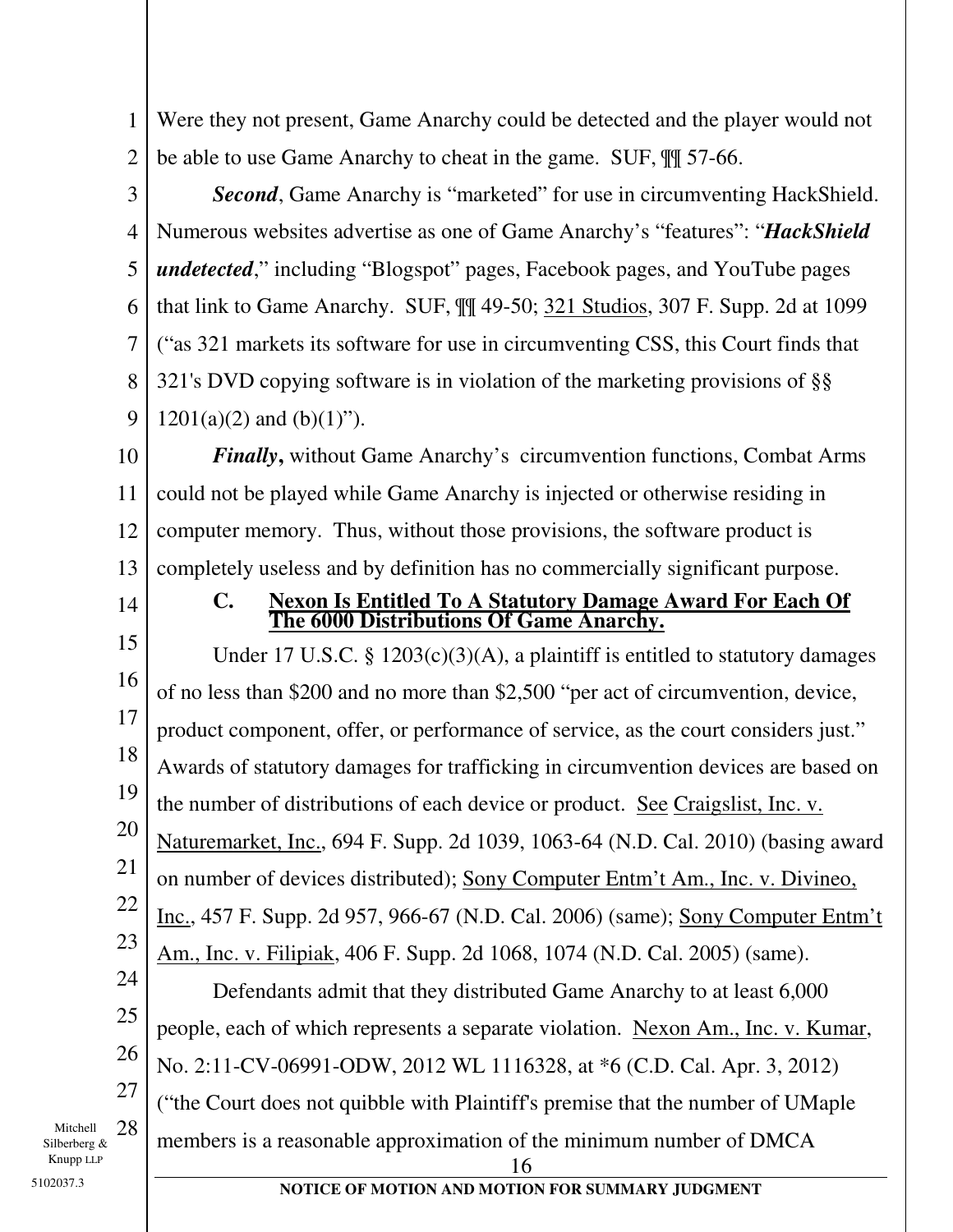1 2 3 4 5 6 7 8 9 10 11 12 13 14 15 16 17 18 19 20 21 22 23 24 25 26 27 28 17 **NOTICE OF MOTION AND MOTION FOR SUMMARY JUDGMENT** 5102037.3 violations Defendants committed"); Blizzard Entm't, Inc. v. Reeves, No. CV 09- 7621 SVW (AJWx), 2010 WL 4054095 (C.D. Cal. Aug. 10, 2010) ("[I]t is reasonable to infer that Defendant has provided each of its users with anticircumvention products or services on at least one occasion. . . . . Accordingly, the Court concludes that each of the 427,393 community members downloaded, accessed, or otherwise used anti-circumvention software, services, or products . . . . Accordingly, the Court concludes that the appropriate amount of statutory damages is \$85,478,600"). Nexon thus is entitled to at least 6,000 awards of *no less than* the statutory *minimum* of \$200. Thus, the Court should order Defendants to pay to Nexon *\$1,200,000* in statutory damages for their DMCA violations. This award is reasonable in light of the number of customers, the damage to Nexon, the significant revenue generated from Defendants' activities, and the need for deterrence. 7 **III. DEFENDANTS ARE LIABLE FOR COPYRIGHT INFRINGEMENT.**  Copyright infringement is proven by showing (1) ownership of the works infringed, and (2) that defendant violated at least one exclusive right under 17 U.S.C. § 106. A&M Records, Inc. v. Napster, Inc., 239 F.3d 1004, 1013 (9th Cir. 2001). Nexon's copyright registration is *prima facie* evidence of that ownership, including both the human and machine readable computer code and the graphical and textual elements of the game. Micro Star v. Formgen Inc., 154 F.3d 1107, 1110 (9th Cir. 1998) ("copyright registration creates a presumption of ownership"); Transgo, Inc. v. Ajac Transmission Parts Corp., 768 F.2d 1001, 1019 (9th Cir. 1985) ("[R]egistration by the Copyright Office is prima facie evidence of copyrightability.").  $\overline{a}$ <sup>7</sup> The amount sought is far less than awards issued in other similar cases. See, e.g., EchoStar Satellite LLC v. ViewTech, Inc., No. 07cv1273 BEN (WVG), 2011 U.S. Dist. LEXIS 42709, at \*\*10-11 (S.D. Cal. Apr. 20, 2011) (\$214,898,600); Reeves, at \*\*8-9 (C.D. Cal. Aug. 10, 2010) (\$85,478,600); Dish Network LLC v. Ward, Case No. 8:08-cv-590-T-30TBM, 2010 U.S. Dist. LEXIS 142090, at \*20  $\overline{(M.D.}$  Fla. Jan. 8, 2010) (\$51,148,200).

Mitchell Silberberg & Knupp LLP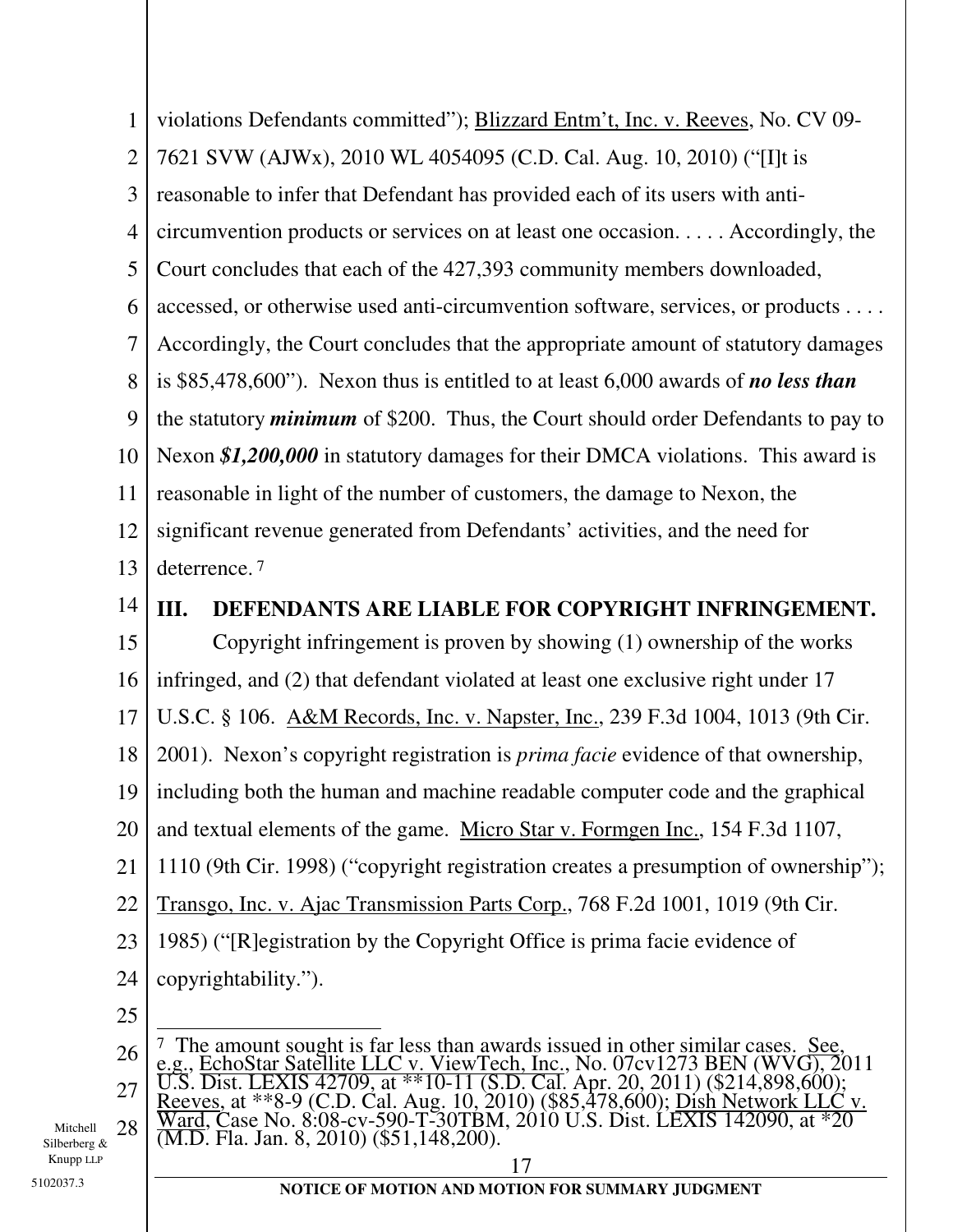2

1

### **A. Defendants Infringed Nexon's Adaptation Right By Altering The Operation of Combat Arms In Computer RAM.**

3 4 5 6 7 8 9 10 11 12 13 14 15 16 17 18 19 20 21 22 Section 106(2) of the Copyright Act (sometimes referred to as the "adaptation right") reserves to copyright owners the exclusive right to "prepare derivative works based on the copyrighted work." It is well-established that computer code is copyrightable, including when represented and stored in a computer's memory as "object code" (instructions that are understandable only to the computer). Apple Computer, Inc. v. Franklin Computer Corp., 714 F. 2d 1240, 1249 (3d Cir. 1983). It also is well-established that the copyright in computer software extends not just to the literal code itself but also to the sequence and order of the computer program. See Whelan Assocs., Inc. v. Jaslow Dental Lab., Inc., 797 F. 2d 1222, 1240 (3d Cir. 1986) ("[T]he Copyright Act of 1976 demonstrates that Congress intended sequencing and ordering to be protectible in the appropriate circumstances . . . and the computer field is not an exception to this general rule."). Finally, the law is clear in this Circuit that loading a computer program into RAM is a "fixation" sufficient for copyright protection. MAI Systems Corp. v. Peak Computer, Inc., 991 F. 2d 511, 518 (9th Cir. 1993) ("[B]y showing that Peak loads the software into the RAM and is then able to view the system error log and diagnose the problem with the computer, MAI has adequately shown that the representation created in the RAM is 'sufficiently permanent or stable to permit it to be perceived, reproduced, or otherwise communicated for a period of more than transitory duration.'").

Mitchell Silberberg & Knupp LLP 28

5102037.3

23

24

25

26

27

**NOTICE OF MOTION AND MOTION FOR SUMMARY JUDGMENT**

18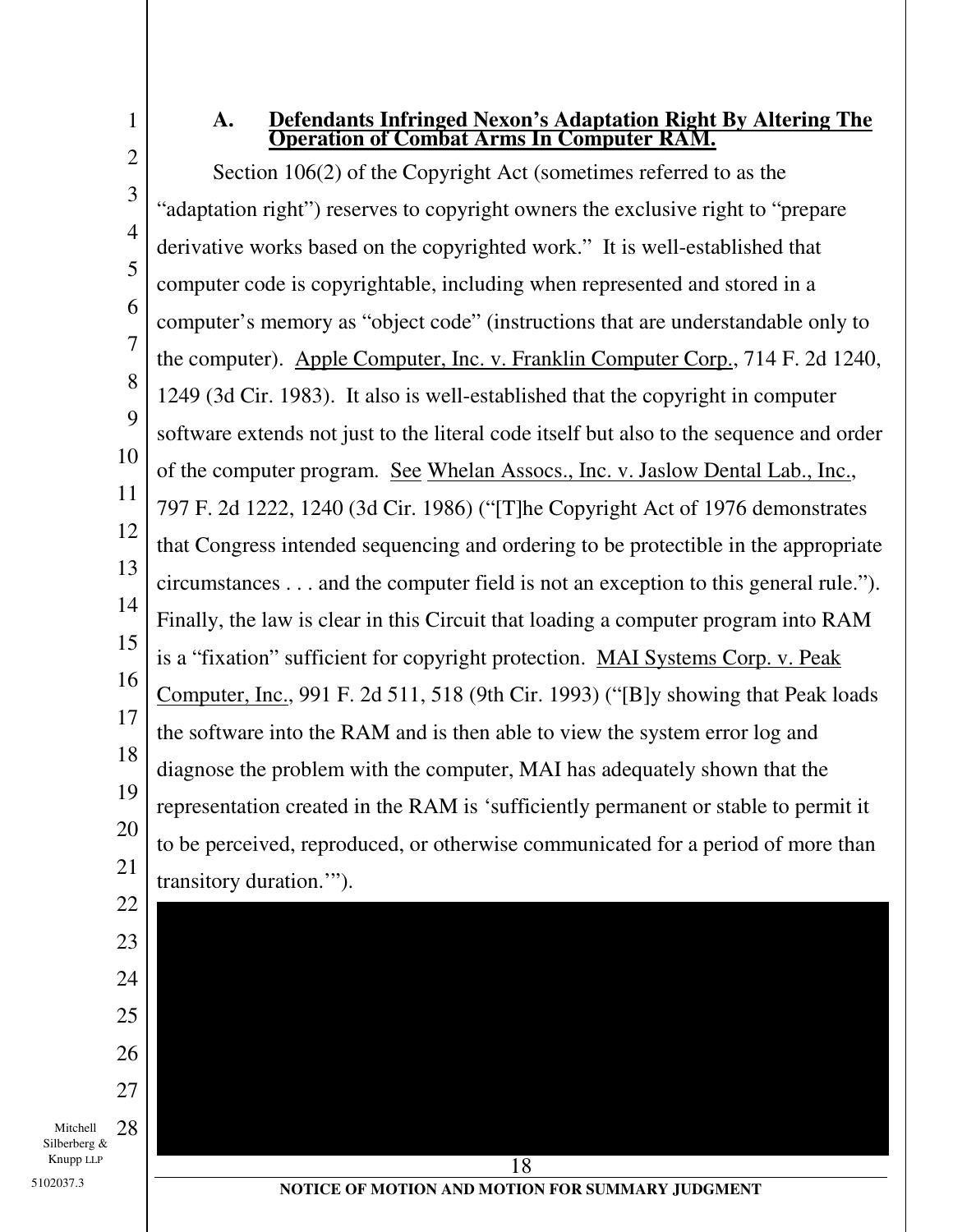1 2 3

Mitchell Silberberg & Knupp LLP

5102037.3

4 5 6 7 8 9 10 11 12 13 14 15 16 17 18 19 20 21 22 23 24 25 26 27 28 19 **NOTICE OF MOTION AND MOTION FOR SUMMARY JUDGMENT** The integration of new material into the preexisting Combat Arms code as it is being executed is roughly analogous to splicing new scenes into a movie reel, new notes into a song, or additional pages into a book. All of these activities cause the viewer to perceive and experience a similar, but fundamentally altered, version of the work. This new work is an infringing derivative work. 17 U.S.C. § 101 (defining "derivative work" as including "annotations, elaborations, or other modifications…"); see Micro Star, 154 F.3d at 1110-1111 (user-generated video game levels infringed derivative work right); Mirage Editions, Inc. v. Albuquerque A.R.T. Co., 856 F.2d 1341, 1344 (9th Cir. 1988) (derivative work created when images were glued onto tiles and resold); WGN Continental Broadcast Co. v. United Video, Inc., 693 F.2d 622, 626 (7th Cir. 1982) (defendant infringed plaintiff's copyright by replacing hidden material in the broadcast "vertical blanking interval" with its own text: "[T]hough WGN chooses not to use the vertical blanking interval to overlay additional images… it is clear that United Video may not use it for that purpose without WGN's permission, any more than if the publisher of a book leaves the inside covers blank the book seller…may inscribe the Lord's Prayer on them in order to broaden the book's appeal."). 8 This is the case even if the *added* material does not itself copy or contain portions of the  $\overline{a}$ 8 In Lewis Galoob Toys, Inc. v. Nintendo of America, Inc., 964 F.2d 965, 968 (9th Cir. 1992), the Court found that a hardware device (the "Game Genie") that enabled players to enter codes to alter Nintendo games, did not create a derivative work. Instead, all that Game Genie did was to "block the value for a single *data* byte sent by the game cartridge to the central processing unit in the Nintendo Entertainment System and replace it with a new value." 964 F.2d at 967 (emphasis added). Additionally, unlike Game Anarchy, which alters the game for all players involved, the Game Genie impacted only a single user's game experience.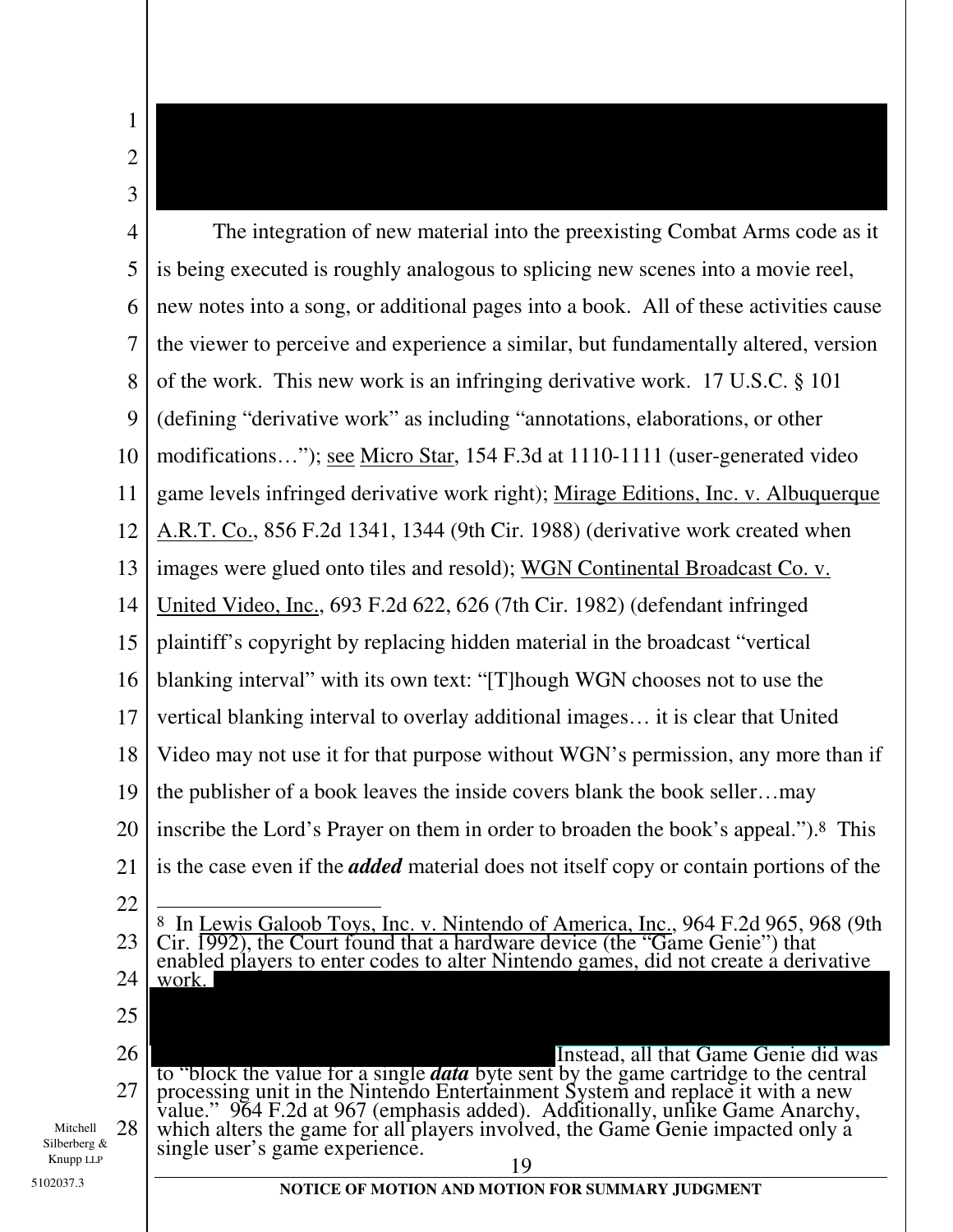1 2 3 4 original; the critical fact is that after Game Anarchy is injected into a user's computer, the result is a game that is fundamentally different than what was created and sold by the developers. See Micro Star, 154 F.3d at 1109-12 (usermade levels did not contain original art files or alter the game code).

**B. Alternatively, Defendants Are Liable For Contributory**

### 6 7 8 9 10 11 12 13 14 15 16 17 18 19 20 21 **Infringement.**  However, the Copyright Act also recognizes "secondary," contributory liability for those who knowingly encourage, induce, or facilitate copyright infringement. Metro-Goldwyn-Mayer Studios Inc., v. Grokster, Ltd., 545 U.S. 913, 919 (2005); see also Gershwin Publ'g Corp. v. Columbia Artists Mgmt., Inc., 443 F.2d 1159, 1162 (2d Cir. 1971) ("[O]ne who, with knowledge of the infringing activity, induces, causes or materially contributes to the infringing conduct of another, may be held liable as a 'contributory' infringer.") Thus, to the extent that Game Anarchy's *users* may be argued to have created the infringing derivative work, Game Anarchy is secondarily liable: *First*, Baker knew or had reason to know of infringement by Game Anarchy

users. Ellison v. Robertson, 357 F.3d 1072, 1077 (9th Cir. 2004) (first prong established where defendant "knew or had reason to know of the infringing activity").

25 26 27

22

23

24

5

Mitchell Silberberg & Knupp LLP 28

5102037.3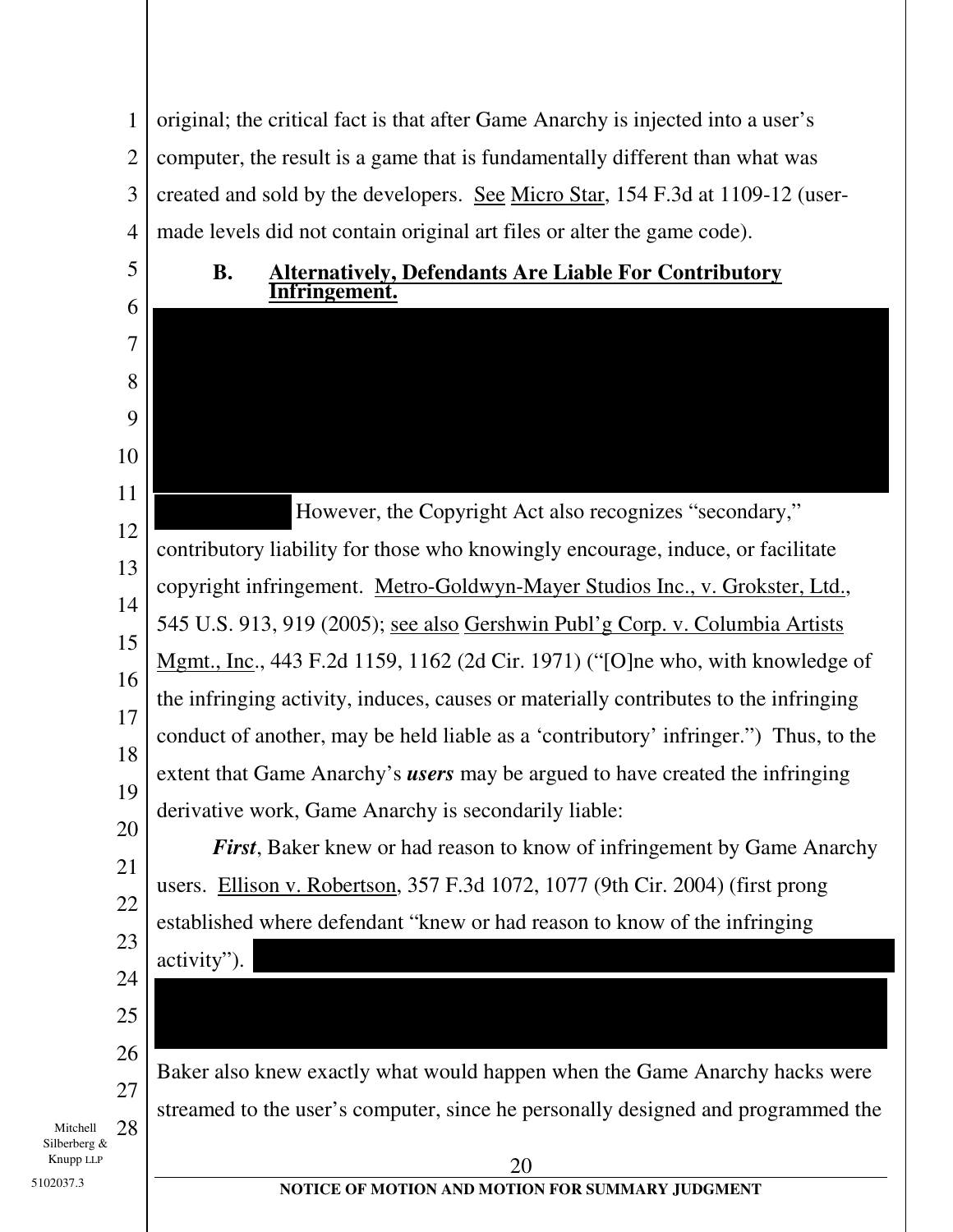1 software. SUF, ¶ 39.

2 3 4 5 6 7 8 9 10 11 12 13 14 15 16 17 *Second*, Baker materially contributed to the infringement. He personally created Game Anarchy, sold it, and physically streamed its code to its users' computers. That is more than sufficient for material contribution. Perfect 10, Inc. v. Amazon.com, Inc., 508 F.3d 1146, 1155-56 (9th Cir. 2007) (Google "provides HTML instructions directing a user's browser to access a third-party website"); Ellison, 357 F.3d at 1078 (material contribution "by storing infringing copies of Ellison's works on its USENET groups and providing the groups' users with access to those copies"); Napster, 239 F.3d at 1021-22 (finding Napster contributorily liable because it knew of the availability of infringing music files on its system, assisted users in accessing such files, and failed to block access to such files). Baker provided technical support to users, operated the website on which Game Anarchy was made available for purchase, and encouraged Combat Arms players to use the software. SUF, ¶¶ 40, 42, 44; Creative Labs, Inc. v. Cyrix Corp., 42 U.S.P.Q. 2d 1872, 1875-76 (N.D. Cal. 1997) (defendant "encouraged and provided the resources for known infringing activity"). **C. Nexon Is Entitled To \$232,964.76 In Profits Attributable To The Copyright Infringement.** 

18 19 20 21 22 23 24 25 26 The Copyright Act provides that the copyright owner is entitled to recover "the actual damages suffered by him or her as a result of the infringement, and any profits of the infringer that are attributable to the infringement and are not taken into account in computing the actual damages." 17 U.S.C. § 504(b). "In establishing the infringer's profits, the copyright owner is required to present proof only of the infringer's gross revenue, and the infringer is required to prove his or her deductible expenses and the elements of profit attributable to factors other than the copyrighted work." Id.

Mitchell Silberberg & Knupp LLP 28

5102037.3

27

21 into an account maintained by his girlfriend. SUF, ¶¶ 69-70. Baker has not

That money was deposited directly into Baker's bank account or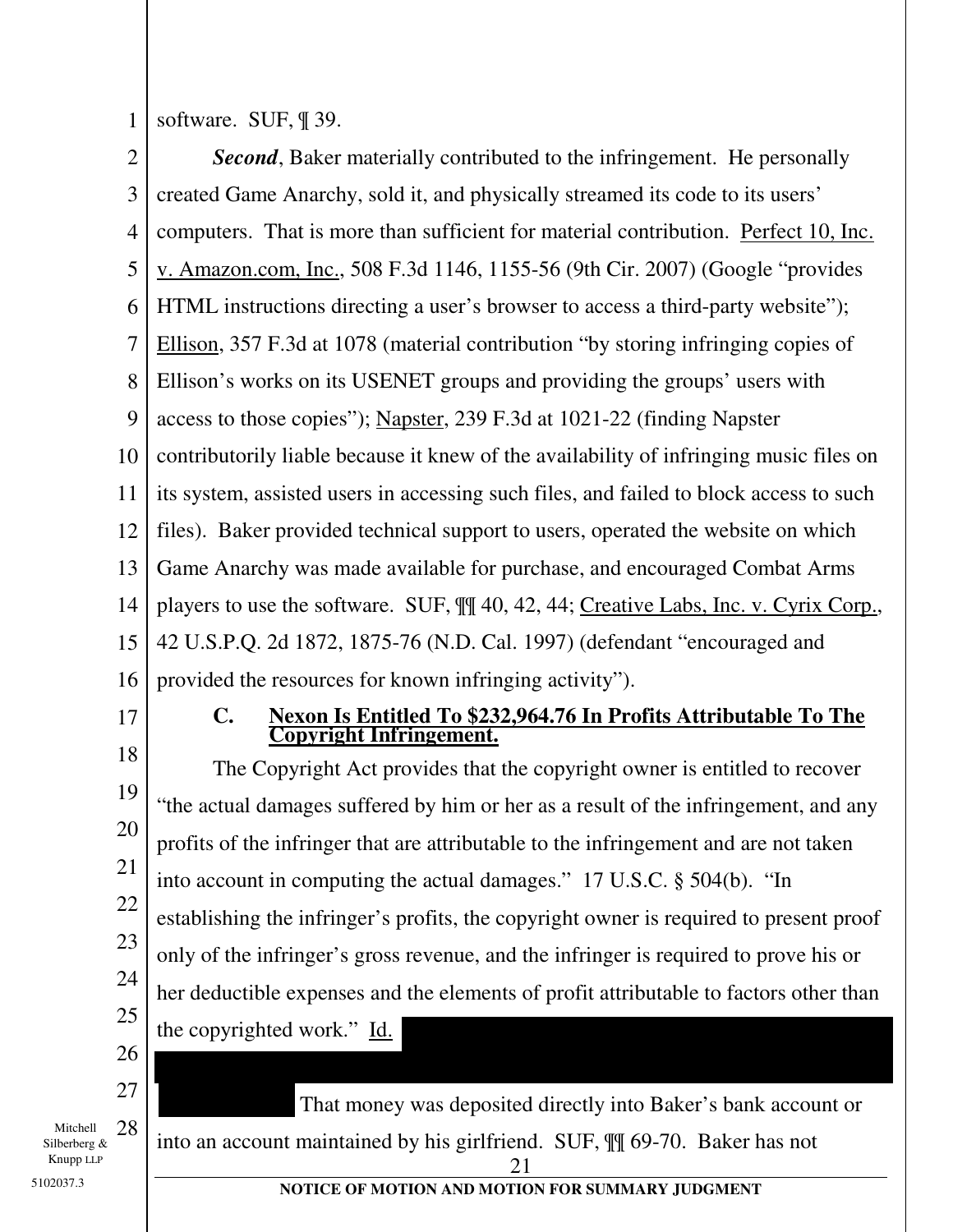1 2 offered any evidence of his deductible expenses or of the elements of profit attributable to factors other than the copyrighted work.

3

## **IV. DEFENDANTS INTENTIONALLY INTERFERED WITH THE COMBAT ARMS TOU AND EULA.**

4 5 6 7 8 9 10 11 12 13 14 15 Under California law, the elements of a claim for intentional interference with contractual relations are (1) a valid contract between plaintiff and a third party; (2) defendant's knowledge of the contract; (3) defendant's intentional acts designed to induce a breach or disruption of the contractual relationship; (4) actual breach or disruption of the contractual relationship; and (5) resulting damages. See Pac. Gas & Elec. Co. v. Bear Stearns & Co., 50 Cal. 3d 1118, 1126 (1990); Craigslist, 694 F. Supp. 2d at 1059-60 (entering judgment against defendant for inducing breach of website terms of service). To prove a defendant's interference with a contract, "it is not necessary that the defendant's conduct be wrongful apart from the interference with the contract itself." Quelimane Co. v. Stewart Title Guar. Co., 19 Cal. 4th 26, 55 (1998). Each of the elements of interference is met here.

16

17

18 19 20 21 22 23 24 25 26 27 28 <u>22</u> **Valid Contract**. "Terms of use" for online services are enforceable contracts under California law. See Adobe Sys., Inc. v. One Stop Micro, Inc., 84 F. Supp. 2d 1086, 1089-93 (N.D. Cal. 2000) (end user license agreement valid under California law); Hotmail Corp. v. Van\$ Money Pie Inc., No. C-98-20064, 1998 WL 388389, at \*6 (N.D. Cal. Apr. 16, 1998) (plaintiff likely to prevail on claim for breach of "clickwrap" agreement). The Eighth Circuit has affirmed the enforceability of a terms of use agreement for a computer game that is nearly identical to Nexon's ToU. Davidson & Assocs., Inc. v. Internet Gateway, 334 F. Supp. 2d 1164, 1170-71, 1177-78 (E.D. Mo. 2004), aff'd sub nom. Jung, 422 F.3d 630 (8th Cir. 2005). Players of Combat Arms necessarily assented to the terms of the EULA and ToU when they installed the software on their computers and signed up for a Nexon account. SUF, ¶¶ 31-33; see Ordonez v. Icon Sky Holdings LLC, No. 10-60156-CIV, 2011 WL 3843890, at \*6 (S.D. Fla. Aug. 30, 2011)

Mitchell Silberberg & Knupp LLP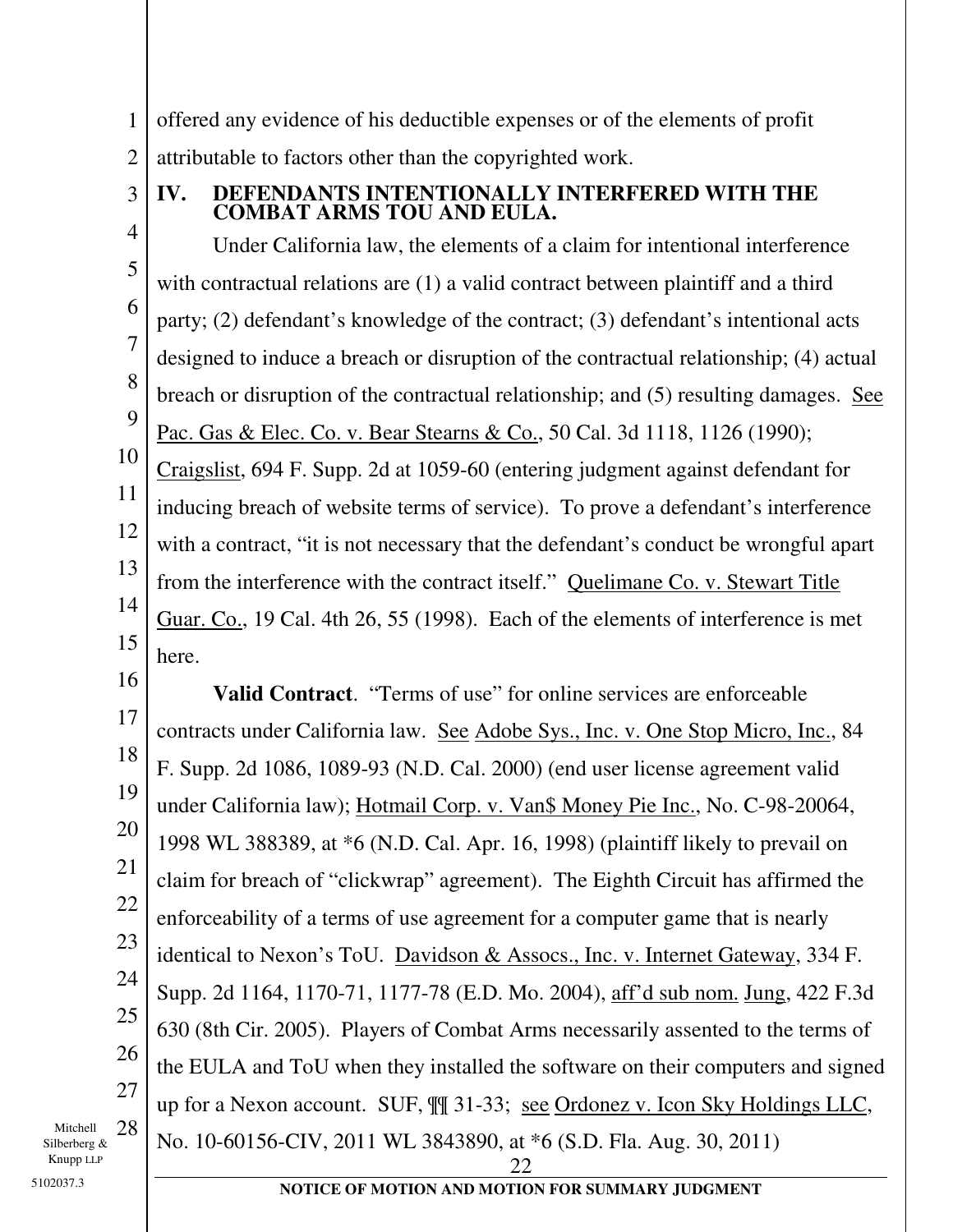1 2 3 4 (interference claim where "a contractual relationship existed between Plaintiff and third party social networks…by virtue of the network policies which prompt new users to agree to the network's terms of use before creating an account and webpage").

5 6 7 8 9 10 11 12 **Knowledge**. Baker admitted that he had knowledge of the ToU and EULA and that the use of Game Anarchy could result in the user losing his or her Combat Arms account (i.e., being "banned"). SUF, ¶ 47 ("I'm aware of people saying they have been banned."). This is further confirmed by postings on the Game Anarchy website. SUF, ¶ 48. In fact, Baker created and placed his own "Terms of Use" on the Game Anarchy website, and banned users who failed to comply with those Terms. SUF, ¶ 51. (Notably, Baker's "Terms of Use" prohibited the use of Game Anarchy by Nexon or AhnLab).

13 14 15 16 17 18  **Intentional Acts and Actual Breach**. At least 6,000 Combat Arms players have used Game Anarchy, and each time they did so they breached the ToU and EULA. Baker engaged in numerous acts designed to induce those breaches. He created and operated the Game Anarchy software. He also marketed and advertised the Game Anarchy software, touting the ability of his software to allow its users to cheat and engage in other activities that violate the ToU and EULA.

19 20 21 22 23 24 25 26 27 28 **Harm**.The harm to Nexon from these breaches is obvious and manifest. Craigslist, 694 F. Supp. 2d at 1059-60 ("When third parties used Defendants' software, they breached the ToUs, resulting in monetary and other damages to Plaintiff."). The use of hack software such as Game Anarchy has caused harm to Nexon's reputation and that of its product, Combat Arms. SUF, ¶¶ 83-86. Frustration among Combat Arms players is enormous, as evidenced by postings on Nexon's message board. SUF, ¶ 80 ("What is happening to Combat Arms? Hackers are everywhere and none of them are getting banned."); ("Honestly, Nexon has to do something about this."); ("Too many hackers come by, as if nexon isnt even trying to stop them."); ("HackShield is't[sic] an obstacle for cheaters.").

Mitchell Silberberg & Knupp LLP

23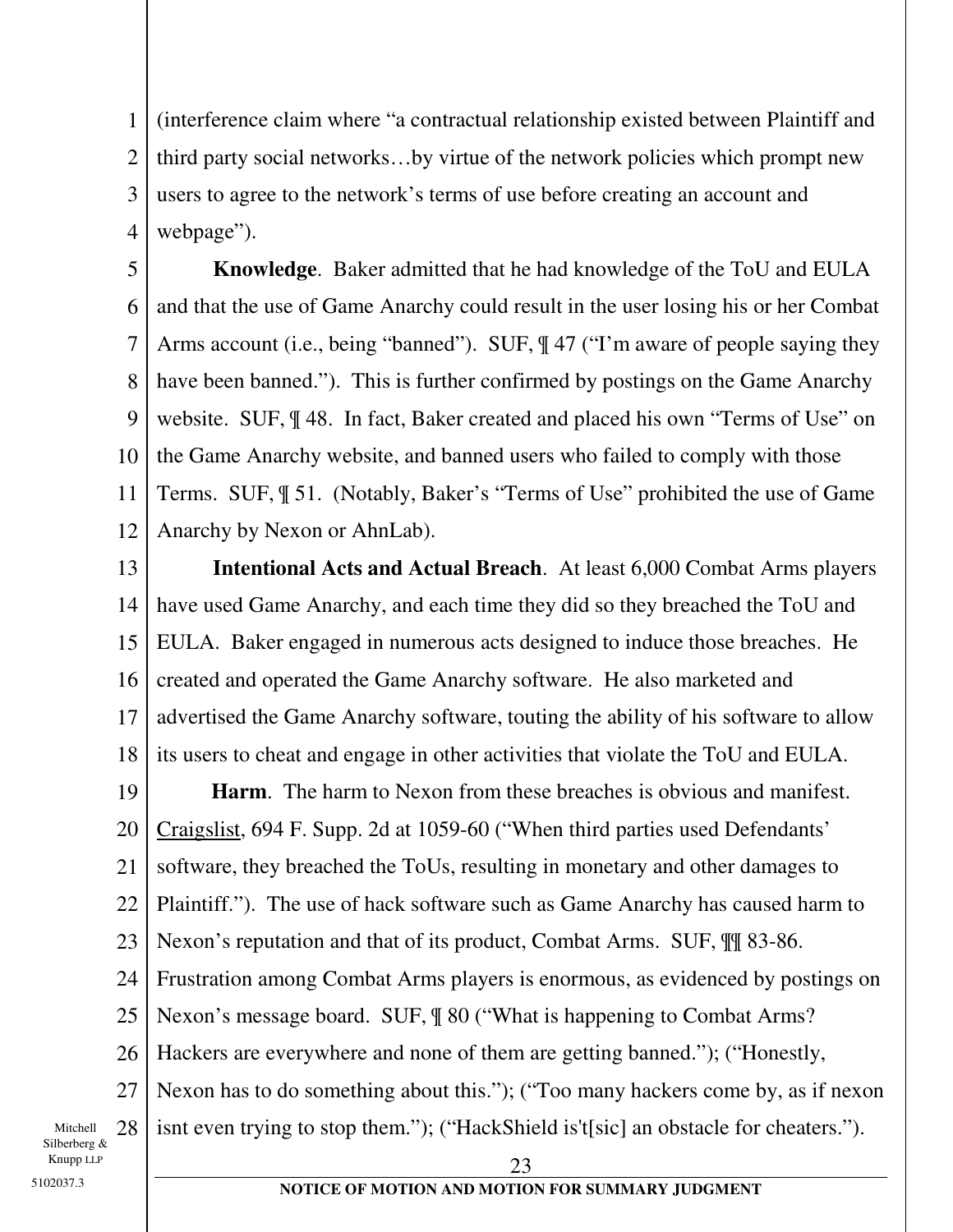1 2 3 4 5 6 7 In fact, many Combat Arms players have cited the number of cheaters and hackers as the reason for quitting the game. SUF, ¶ 82 ("Combat Arms reasons not to download…omg tons of hackers… I Quit combat arms"). Others have warned would-be players to avoid the game because of the amount of cheating. SUF, ¶ 83 ("If you have a mature attitude this game is not for you….VIP hackers are there alot but hidden well. Public hhjack users just try and ruin every game."); ("The game is so full of hacks that it is all but impossible to play in a fair game.").

8

# **V. NEXON IS ENTITLED TO A PERMANENT INJUNCTION.9**

9 10 11 12 13 14 15 16 17 Both the Copyright Act and DMCA specifically authorize the Court to grant injunctive relief, 17 U.S.C. §§ 502(a), 1203, and injunctions are routinely issued in such cases. Craigslist, Inc. v. Kerbel, No. C-11-3309 EMC, 2010 WL 3166798, at \*15-16 (N.D. Cal. Aug. 2, 2012); DISH Network, L.L.C. v. Sonicview USA, Inc., No. 09-cv-1553-L(WVG), 2010 WL 1965279, at \*14 (S.D. Cal. May 31, 2012); Kumar, 2012 WL 1116328, at \*7; Elektra Entm't Grp., Inc. v. Bryant, No. CV 03- 6381GAF(JTLX), 2004 WL 783123, at \*6 n.4 (C.D. Cal. Feb. 13, 2004). Each of the factors set forth in eBay Inc. v. MercExchange, L.L.C., 547 U.S. 388, 391 (2006), favor granting a permanent injunction here.

18 19 20 21 22 23 24 25 26 27 **Irreparable Injury/Inadequate Legal Remedy:** An award of monetary damages will not prevent or deter the adverse, long-term effect on Nexon's ability to exploit its copyrighted works. See Grokster, 518 F. Supp. 2d at 1217-18 (finding irreparable injury because defendant "induce[d] far more infringement than it could ever possibly redress with damages"); Lava Records, LLC v. Ates, No. Civ.A. 05-1314, 2006 WL 1914166, at \*3 (W.D. La. July 11, 2006) (awarding permanent injunction, in part, because of "the need to prevent irreparable harm to Plaintiffs, which will not be remedied by a damage award that may or may not be collectible"). The damage to Nexon includes the loss of players, harm to the

Mitchell Silberberg & Knupp LLP

28  $\frac{24^3}{ }$  $\overline{\phantom{a}}$ 9 Nexon herein sets forth a few basic reasons for injunctive relief. Plaintiffs are prepared to submit a separate motion for injunctive relief if the Court wishes.